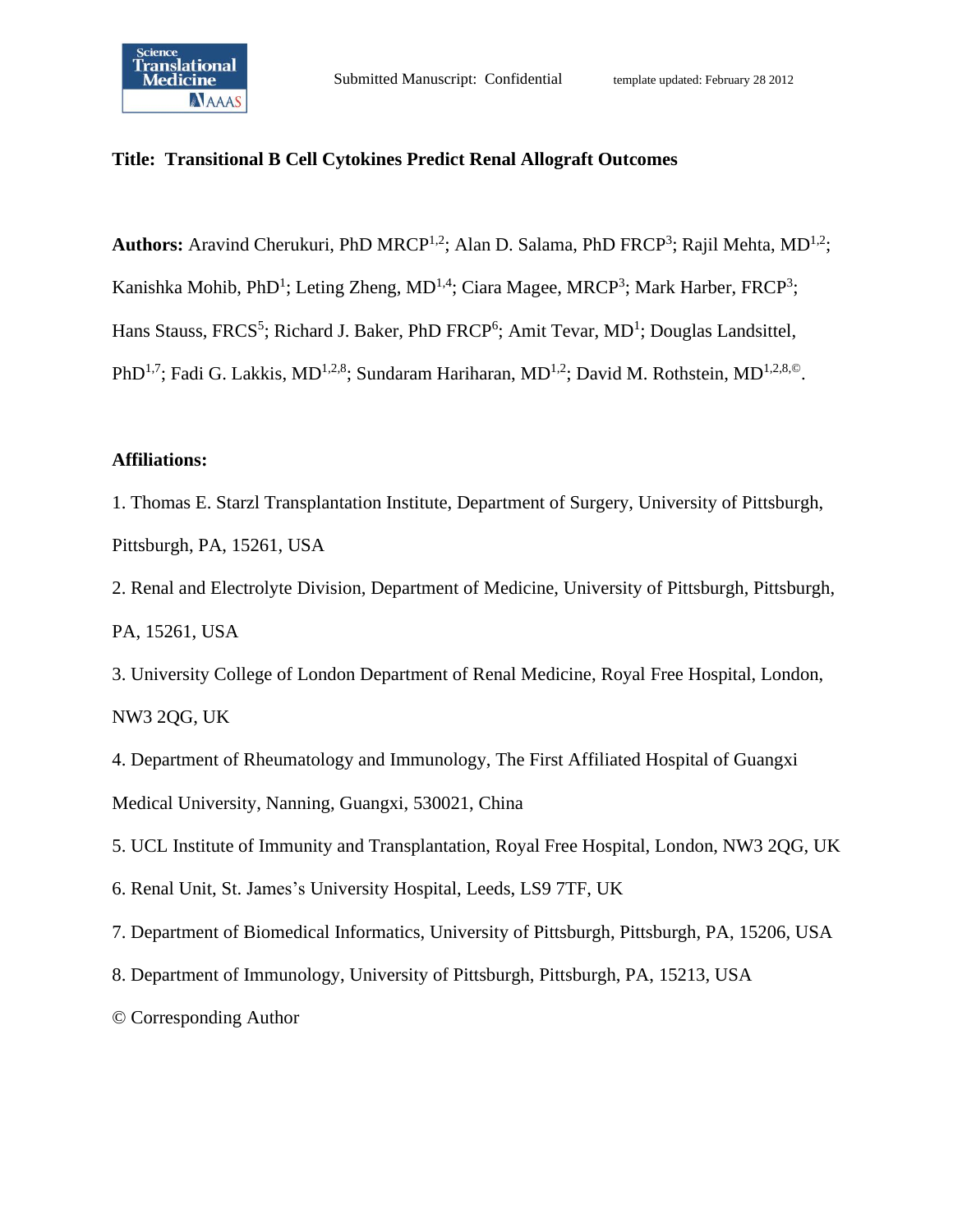# **Corresponding Author:**

Dr. David Rothstein, MD 200 Lothrop Street, Biomedical Science Tower, W1542 Pittsburgh, PA 15261 Email: [rothsteind@upmc.edu](mailto:rothsteind@upmc.edu) Tel: 412-648-7154

# **One Sentence Summary:**

A low transitional-1 B cell IL-10/TNFα ratio predicts rejection and supports pre-emptive intervention for patients following kidney transplantation.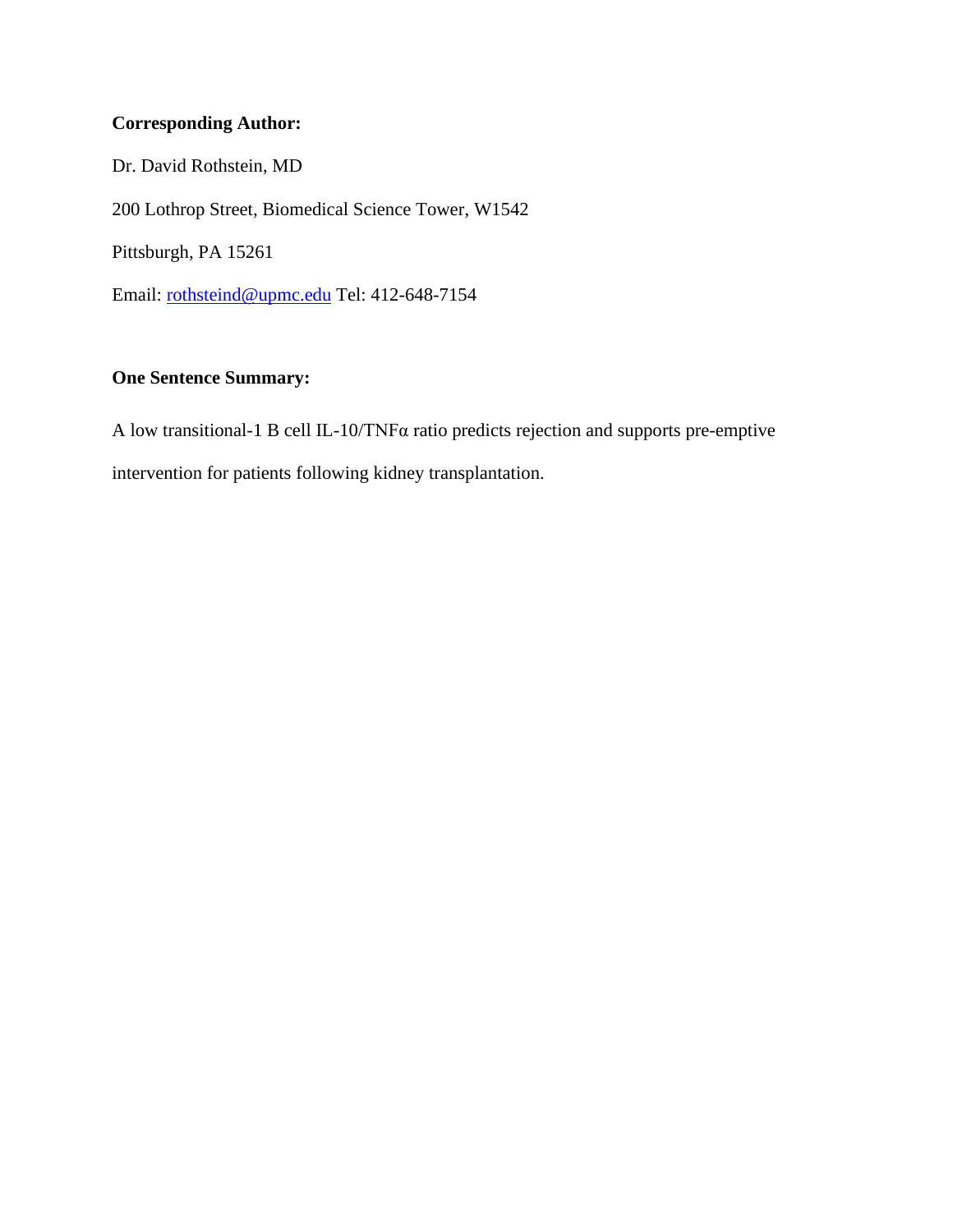#### **Abstract**:

Early immunological biomarkers that predict rejection and chronic allograft loss are needed to inform pre-emptive therapy and improve long-term outcomes. Here, we prospectively examined the ratio of interleukin (IL)-10 to tumor necrosis factor alpha (TNFα) produced by transitional-1 B cells (T1B) at 3 months post-transplantation as a predictive biomarker for clinical and subclinical renal allograft rejection and subsequent clinical course. In both Training (n=162) and Internal Validation (n=82) Sets, the T1B IL-10/TNF $\alpha$  ratio at 3 months post-transplantation predicted both clinical and subclinical rejection anytime in the first year. The biomarker also predicted subsequent late rejection with a lead time averaging 8 months. Amongst biomarker high-risk patients, 60% had early rejection, of which 48% recurred later in the first posttransplant year. Amongst high-risk patients without early rejection, 74% developed late rejection. In contrast, only 5% of low-risk patients had early and 5% late rejection. The biomarker also predicted rejection in an External Validation Set (n=95), and in key patient subgroups, confirming generalizability. Importantly, biomarker high-risk patients exhibited progressively worse renal function and decreased five year graft survival compared to low-risk patients. Treatment of B cells with anti-TNFα in vitro augmented the IL-10/TNFα ratio, restored regulatory activity, and inhibited plasmablast differentiation. To conclude, the T1B IL-10/TNF $\alpha$ ratio was validated as a strong predictive biomarker of renal allograft outcomes and provides a rationale for pre-emptive therapeutic intervention with TNF-blockade.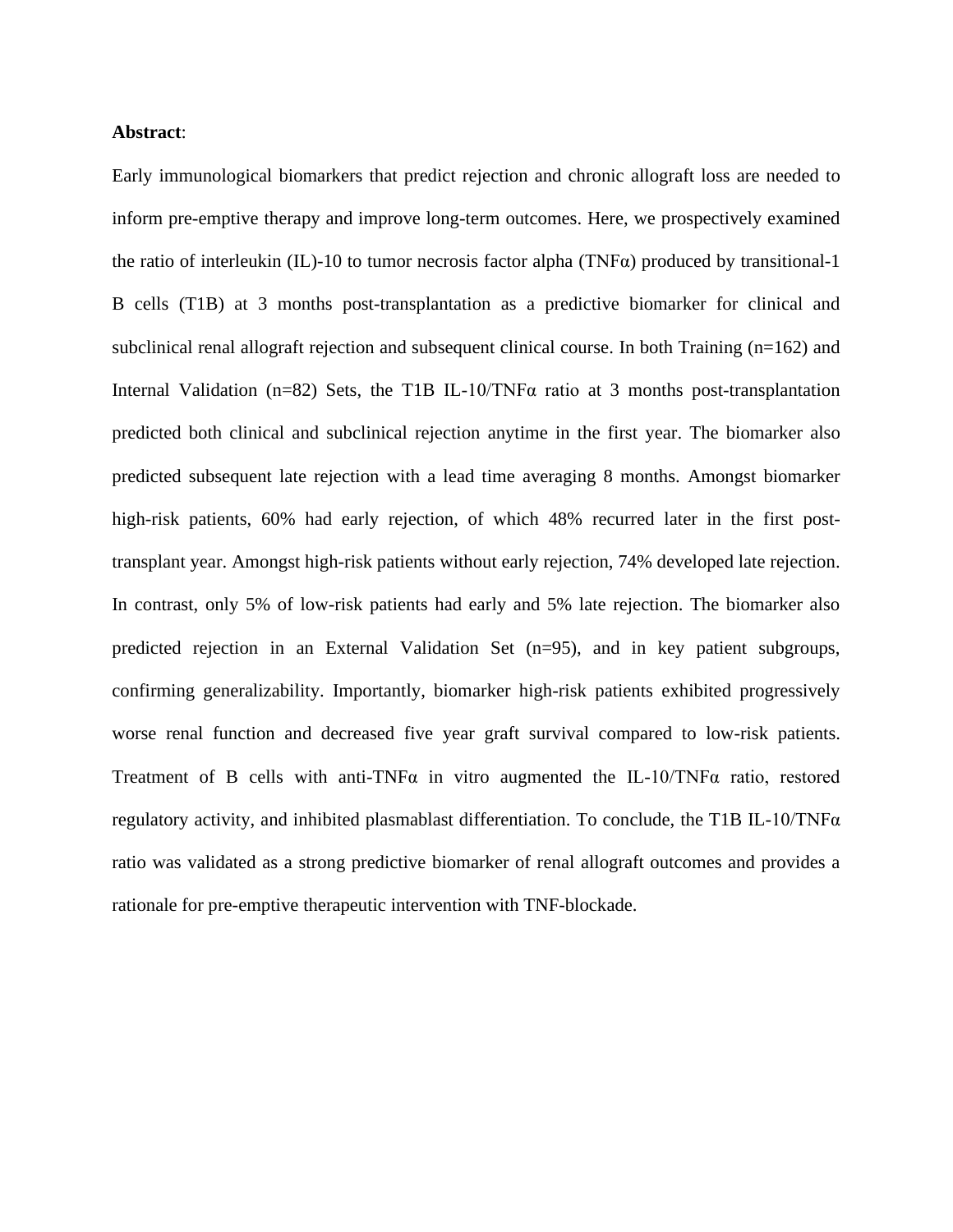#### **Introduction:**

Despite remarkable short-term renal transplant outcomes, approximately 35% of recipients lose their allograft by 10 years, and this has changed little with time(*1*). Such late allograft loss is increasingly attributed to the cumulative effects of underlying sub-acute immunological injury discovered only after irreversible damage has already occurred(*2, 3*). In this regard, up to 30% of surveillance biopsies in the first post–transplant year show subclinical rejection (SCR)(*4-6*). This suggests that although current immunosuppression reduces acute clinical rejection (ACR), it does not always prevent more subtle immune-mediated damage that can smolder unrecognized. Thus, there is a major interest in identifying high-risk patients far enough in advance to allow preemptive treatment before the effector alloimmune response has fully matured and irreversible damage has begun to occur.

Currently used clinical and laboratory parameters, including delayed graft function (DGF), serum creatinine, and donor specific antibody (DSA), are associated with worse outcomes but have limited predictive value(*7, 8*). Though frequent surveillance biopsies might identify patients with acute rejection, they are invasive and impractical(6). Moreover, they cannot identify individuals at high-risk for future rejection or those whose rejection may be refractory to therapy. Thus, there is an imminent need for non-invasive biomarkers to not just identify, but predict, future rejection and poor long-term outcomes. Various transcriptional profiles and protein signatures in peripheral blood or urine correlate with the diagnosis of rejection, but their ability to predict future rejection or long-term outcomes was unclear (*9-12*). Although transcriptional profiles were recently reported to predict rejection and long-term outcomes, their performance was not assessed in key patient subgroups (including immunosuppressive regimen, medication adherence, opportunistic viral infections, DGF and DSA), limiting their generalizability (*9, 13-*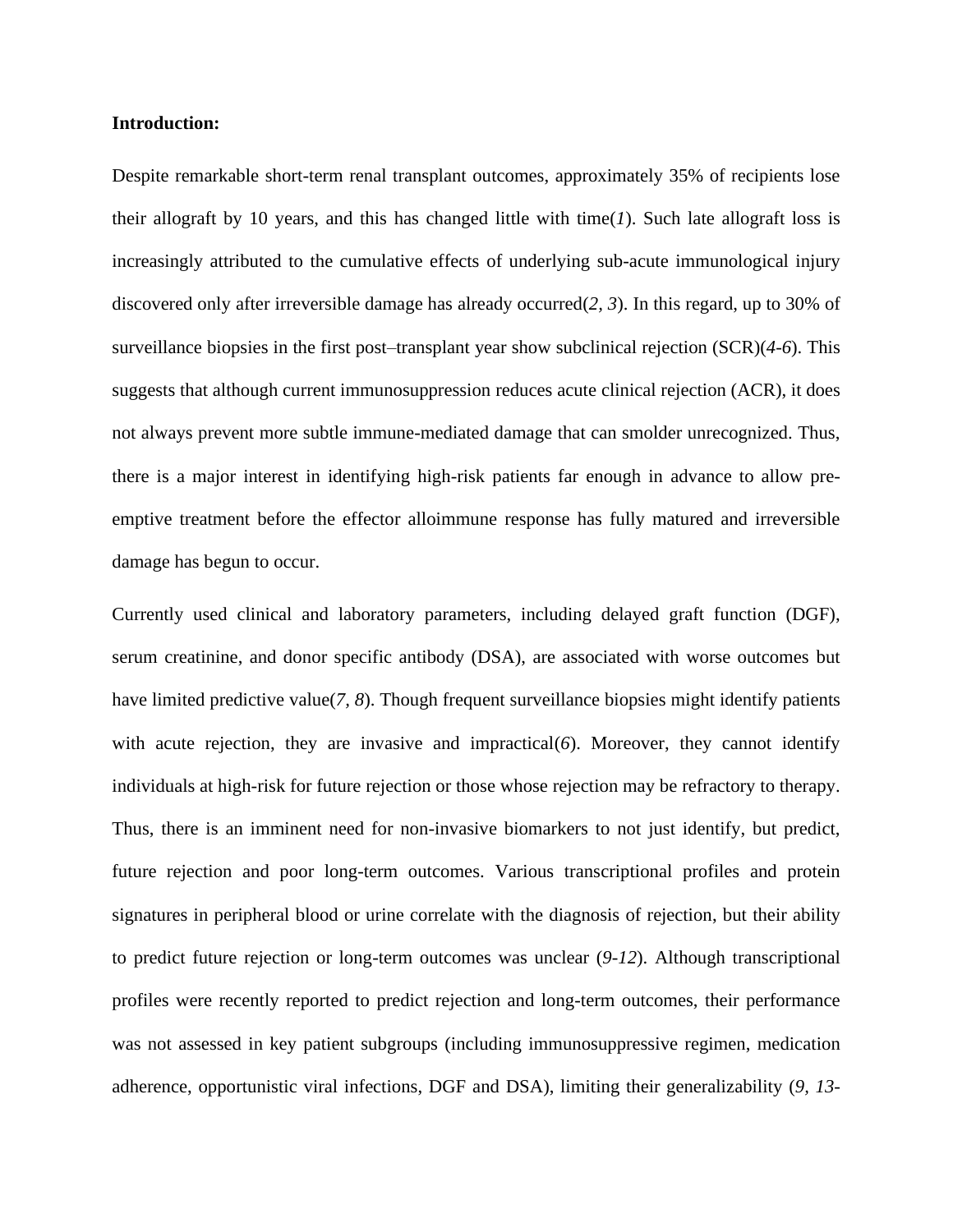*15*). Importantly, these studies did not provide mechanistic insights that might guide therapeutic intervention.

B cells with regulatory activity (Bregs) have been implicated in modulating the immune response in alloimmunity, autoimmunity, and infectious immunity in both humans and mice (*16-21*). However, there are no specific markers for Bregs. We previously showed that human regulatory B cell activity is best defined by the ratio of interleukin (IL)-10 to tumor necrosis factor alpha (TNF $\alpha$ ) expression by immature (transitional) B cells, and that this ratio falls with late rejection(*22, 23*). Here, we conducted a prospective, multicenter observational study to determine whether the ratio of IL-10/TNF $\alpha$  expression by the transitional-1 B (T1B) subset, a marker of regulatory B cells in the peripheral blood, is an early predictor of acute rejection and clinical course in adult renal transplant recipients. Further, we studied the effect of TNFblockade on B cell regulatory activity to provide a rationale for personalized therapeutic intervention.

#### **Results:**

# **University of Pittsburgh Medical Center (UPMC) allograft outcomes**

We first assessed clinical outcomes in all patients receiving transplants at UPMC between 2013 and 2015 (n=596). When not medically contraindicated, patients underwent two surveillance biopsies at 3 and 12 months in addition to for-cause biopsies. 21% of patients had no biopsies in the first year. In the remaining 468 patients,  $28\%$  (n=138) had one biopsy and 72% (n=330) had paired early and late biopsies. In these 468 patients, clinical T cell-mediated rejection (cTCMR) was diagnosed in 16.9% in the first year, and surveillance biopsies identified an additional 18.8% of patients with subclinical T cell-mediated rejection (scTCMR) (Fig. 1A). Overall, 3% had mixed antibody-mediated rejection (ABMR) and TCMR, and none had pure ABMR. TCMR in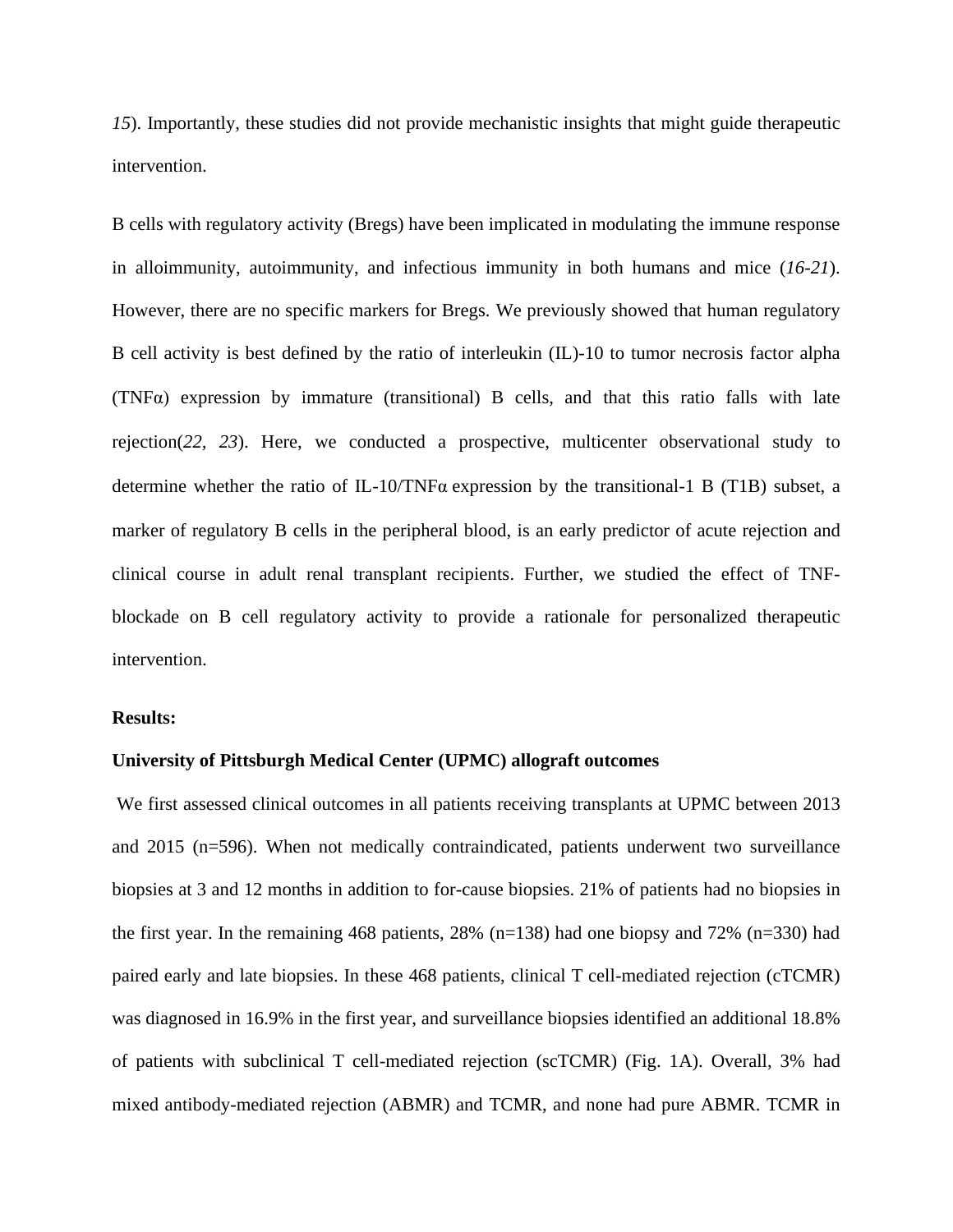the first year was associated with a similar decrease in five-year graft survival whether analyzed in all 596 patients transplanted between 2013 and 2015, or only in the 468 patients who had at least one biopsy (fig. S1).

The availability of paired biopsies (early and late, n=330) allowed us to analyze TCMR progression in the first year (Fig. 1A). Of these 330 patients, 25% had "early" TCMR (0-4mos), of which more than half (14%) was subclinical (Fig. 1B). Despite treatment, 44% of those with early TCMR had recurrent or recalcitrant "late" TCMR (5-12mos). Of the patients without early TCMR (75%), 23% developed de novo late TCMR. Overall, 28% (94/330 patients) had late TCMR, of which 70% (66/94) was classified as subclinical (scTCMR). In this cohort with paired biopsies, any TCMR in the first year was associated with worse graft survival at 5 years (Fig. 1C). Notably, patients with early TCMR that resolved with therapy did not have worse outcomes than patients with no TCMR ( $p=0.07$ , Fig. 1D). In contrast, those with late TCMR, either recurrent or recalcitrant TCMR or de novo TCMR, had significantly worse graft survival, identifying patients with late TCMR as a high-risk group (p<0.001). Both late scTCMR and cTCMR were associated with decreased graft survival ( $p=0.01$  and  $p<0.001$ , respectively, Fig. 1E). Thus, we aimed to identify a biomarker that not only predicts any rejection in the first year, but specifically predicts late rejection and long-term graft outcomes.

**Biomarker study population:** Of the 468 patients transplanted between 2013-2015 and had at least one biopsy, 244 participated in the UPMC biorepository. All were included in the biomarker study (162 in the Training Set, 82 in the Validation Set; Fig. 2). The breakdown of biopsies by timing and type is depicted in Fig. 2. Key characteristics of study participants and nonparticipants were similar except for higher live donor frequency and associated shorter cold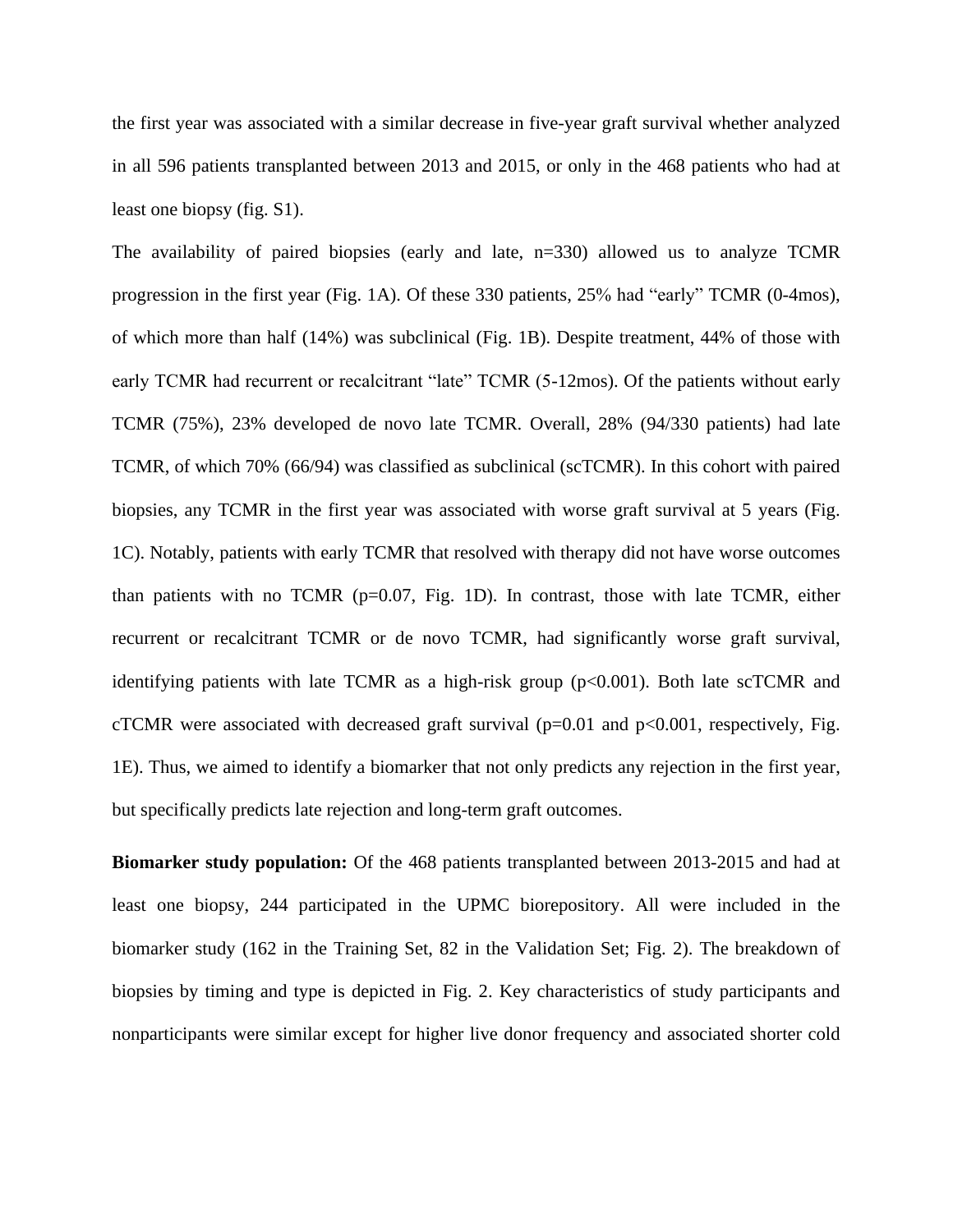ischemia time amongst study participants (table S1) Importantly, TCMR rates, both clinical and subclinical, were comparable.

#### **T1B IL-10/TNFα ratio and TCMR**:

To determine whether peripheral blood B cell subsets or the ratio of IL-10 to TNF $\alpha$  expressed by these B cells could predict TCMR, we asked whether they differed in patients with and without TCMR in the Training Set (fig. S2A). Patients with TCMR had a significantly lower frequency of transitional B (TrB) ( $p<0.001$ ) and T1 transitional B (T1B) cells ( $p<0.001$ ) than patients without rejection at all time points (fig. S2A). This difference was largest at 3 and 6 months posttransplant and decreased at 12 months. We next analyzed the ratio of IL-10/TNFα expression by B cell subsets as a measure of pro- vs. anti-inflammatory cytokine polarization(*22*). The IL-10/TNFα ratio within total B (p=0.01), TrB (p<0.001) and T1B cells (p<0.001) in patients with TCMR was significantly lower and relatively stable at all time points in the first year (fig. S2B). The difference in the IL-10/TNF $\alpha$  ratio was largest in the TrB and T1B subsets and was maximal at 3 months (fig. S3A). This was also the earliest time point for complete B cell reconstitution after Thymoglobulin induction. Since we aimed to develop an early predictive biomarker that could allow for potential therapeutic intervention, we used the 3-month time point for additional analysis. In a logistic regression model of B cell subsets and their cytokine ratio assessed at 3 months, the T1B IL-10/TNFα ratio had the strongest predictive value for rejection and this was confirmed in an independent internal validation cohort (table S2, fig. S3B). Therefore, the T1B IL-10/TNFα ratio at 3 months was further examined as a biomarker.

The T1B IL-10/TNF $\alpha$  ratio was comparable between patients with cTCMR and scTCMR and with various grades of rejection in the Training Set (fig. S4A and B) and Internal Validation Set (fig. S4C and D). In the Training Set, a 71% reduction in the odds of TCMR (OR, 0.29;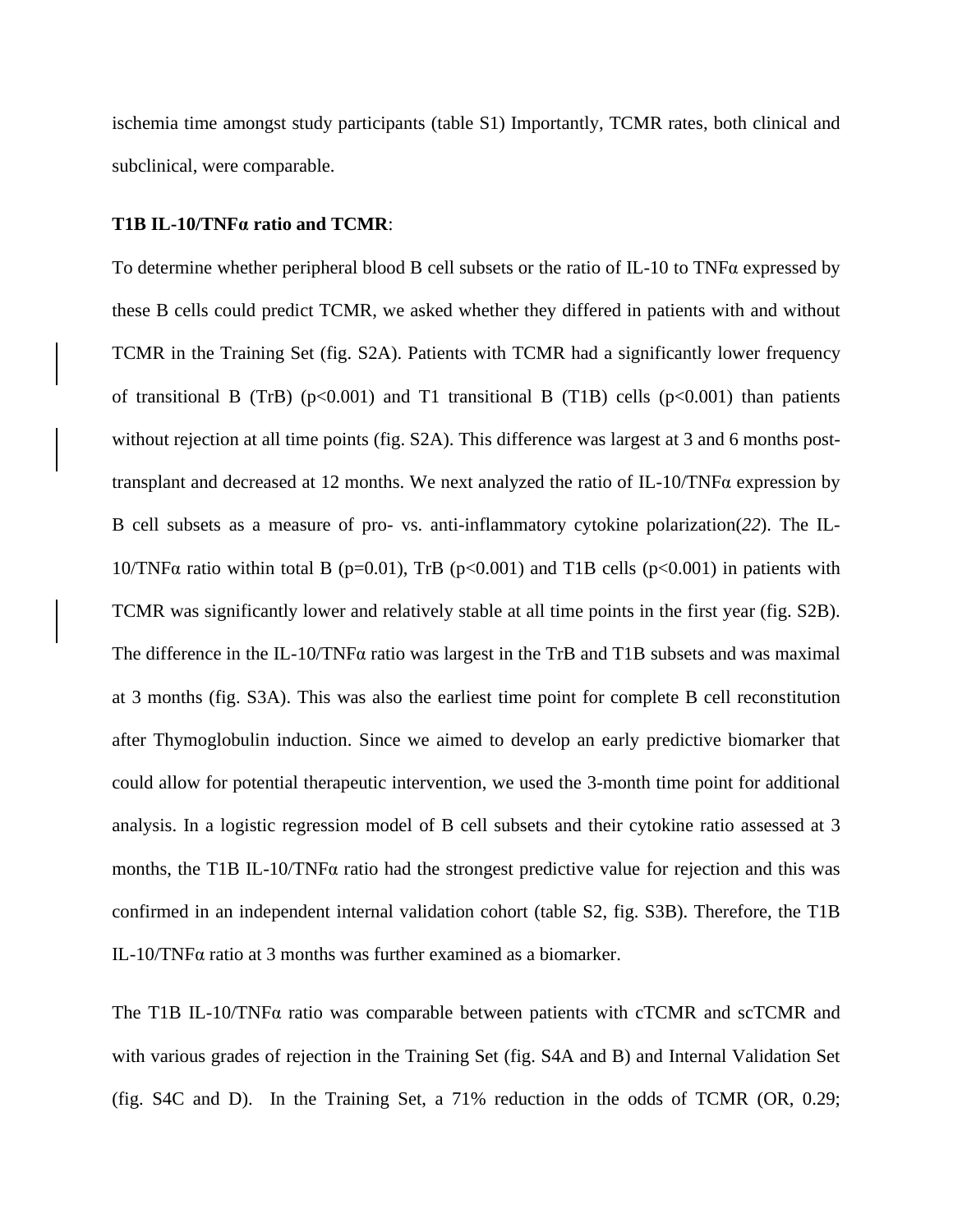p<0.001) was observed with every unit (integer) increase in the T1B IL-10/TNFα ratio (table S2). This translated to a ROC-AUC of 0.89 (95% CI 0.83-0.95,  $p<0.001$ ) for prediction of TCMR in the first year (Fig. 3A). At an optimal cut-off value of 1.3 for the ratio, sensitivity was 86%, specificity was 86%, and negative predictive value (NPV) was 92%. Fig. S5 shows TCMR rates at various cut-offs in the Training Set. Precision-recall curve (PRC) analysis revealed a positive predictive value (PPV) of 80% at 86% sensitivity (fig. S6A). Furthermore, the T1B IL-10/TNFα ratio predicted scTCMR with similarly high sensitivity, specificity, NPV, and PPV, suggesting utility in guiding surveillance biopsies (Fig. 3B, fig. S6B). Moreover, the T1B IL-10/TNFα ratio at 3 months predicted all late TCMR (recurrent or recalcitrant and de novo) (ROC-AUC, 0.83) (Fig. 3C, fig. S6C). In patients without early TCMR, the ratio predicted late de novo TCMR with a ROC-AUC of 0.90 (Fig. 3D, fig. S6D). Thus, the T1B IL-10/TNFα ratio is a strong predictor of overall TCMR and late TCMR in the first post-transplant year. Importantly, the T1B IL-10/TNF $\alpha$  ratio predicted late TCMR with an average lead time of 8.0  $\pm$ 2.3 months.

The T1B IL-10/TNFα ratio was then validated in the Internal Validation Set (ROC-AUC, 0.92; 95% CI, 0.86-0.89; p<0.001) (Fig. 3E). At the cut-off of 1.3 determined in the Training Set, it predicted TCMR in the first year with sensitivity of 86%, specificity of 91%, NPV of 91%, and PPV of 86% (fig. S6E). Once again, the T1B IL-10/TNFα ratio at 3 months strongly predicted scTCMR (ROC-AUC, 0.92; 95% CI, 0.85-0.99; p<0.001) (Fig. 3F, fig. S6F), all late TCMR (ROC-AUC of 0.82;  $p<0.001$ ), and de novo late TCMR (ROC-AUC, 0.85; $p<0.001$ ) (Fig. 3G and H, fig. S6G and H).

When the Training and Internal Validation Sets were combined (n=244), the T1B IL-10/TNF $\alpha$ ratio identified three distinct risk categories: high-risk (ratio 0-1.3; 83% TCMR incidence);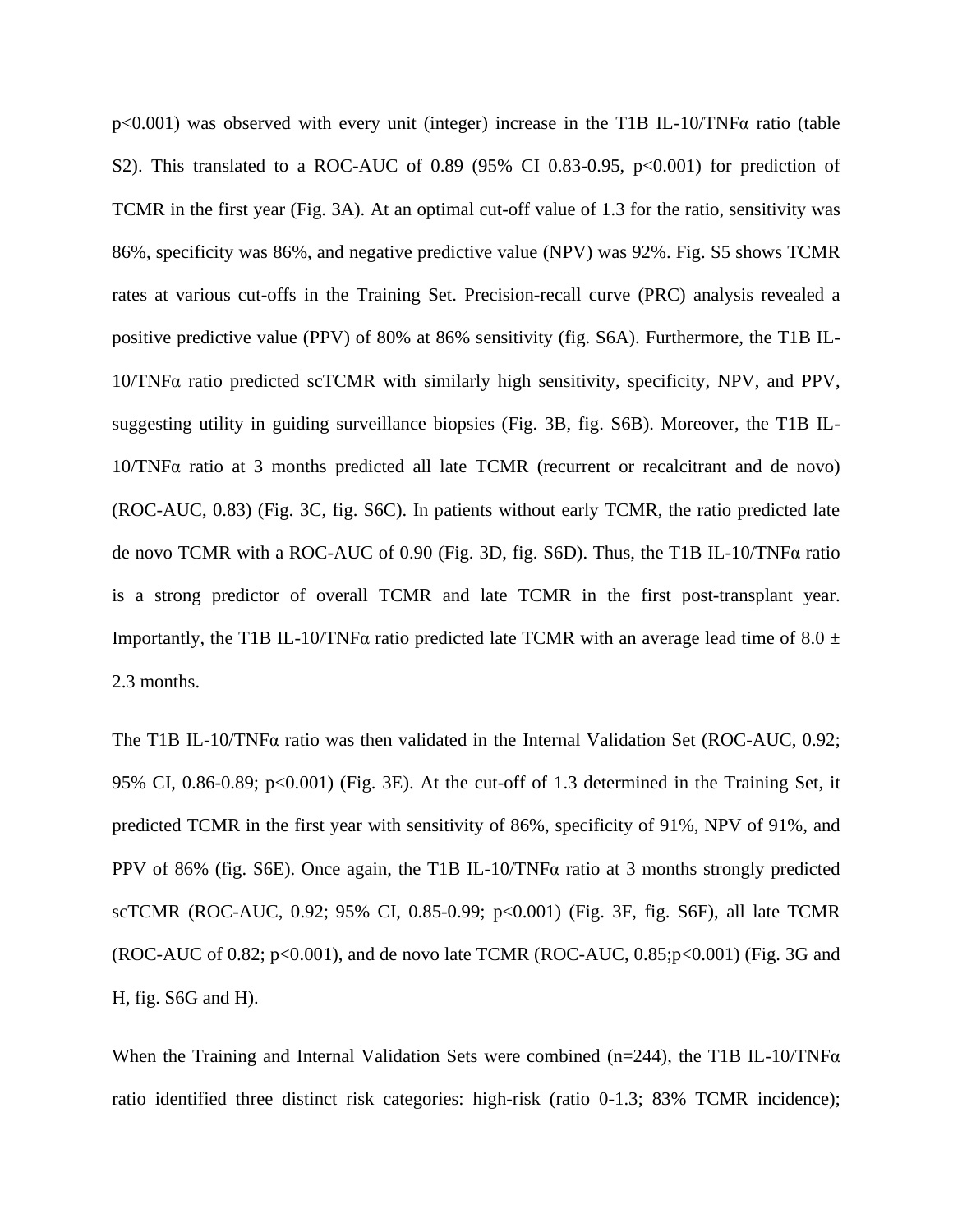intermediate risk (ratio 1.31-1.6; 18% TCMR incidence); and low-risk (ratio >1.6; 6.5% TCMR incidence) (Fig. 4A). Next, we examined all 174 patients who underwent both early (0-4mos) and late (5-12mos) biopsies to analyze TCMR progression in these risk groups. As shown in Fig. 4B, 44% (77/174) of patients were high-risk, 10% (18/174) intermediate-risk, and the remaining 46% (79/174) low-risk. In the high-risk group, 60% had early TCMR at the time of biomarker evaluation and, despite anti-rejection therapy, 48% developed recurrent or recalcitrant late TCMR. In high-risk patients who did not have early TCMR, 74% subsequently developed de novo late TCMR. Overall, 58% of patients in the high-risk group had late rejection. In contrast, only 5% of low-risk patients had early and 5% had late TCMR. The incidence of TCMR in the intermediate risk category, comprising only 10% of the patients, was 6% (early) and 17% (late). Thus, the T1B IL-10/TNFα ratio not only identified patients with markedly high rates of early TCMR, but also those with late TCMR, whether recurrent or recalcitrant TCMR or de novo TCMR. In comparison, histological diagnosis of early rejection alone was poorly predictive of subsequent rejection since 55% of all early rejections resolved and 56% of all late rejections were de novo (Fig. 4B).

**External validation:** The T1B IL-10/TNFα ratio as a marker for TCMR in the first year was further validated in an independent external cohort of 95 kidney allograft recipients at Royal Free Hospital, London. Unlike the UPMC cohorts, these patients received induction with Basiliximab and only underwent for-cause biopsies. Demographic characteristics are summarized in table S3. Again, TCMR within the first post-transplant year was associated with a significantly lower T1B IL-10/TNF $\alpha$  ratio compared to those without TCMR (p<0.001, fig. S7). An increased ratio was associated with significantly reduced odds of TCMR (OR, 0.15; 95% CI, 0.06-0.41;  $p<0.001$ ). This translated into a ROC-AUC of  $0.92$  ( $p<0.001$ ) for prediction of TCMR (Fig. 5A-B). At the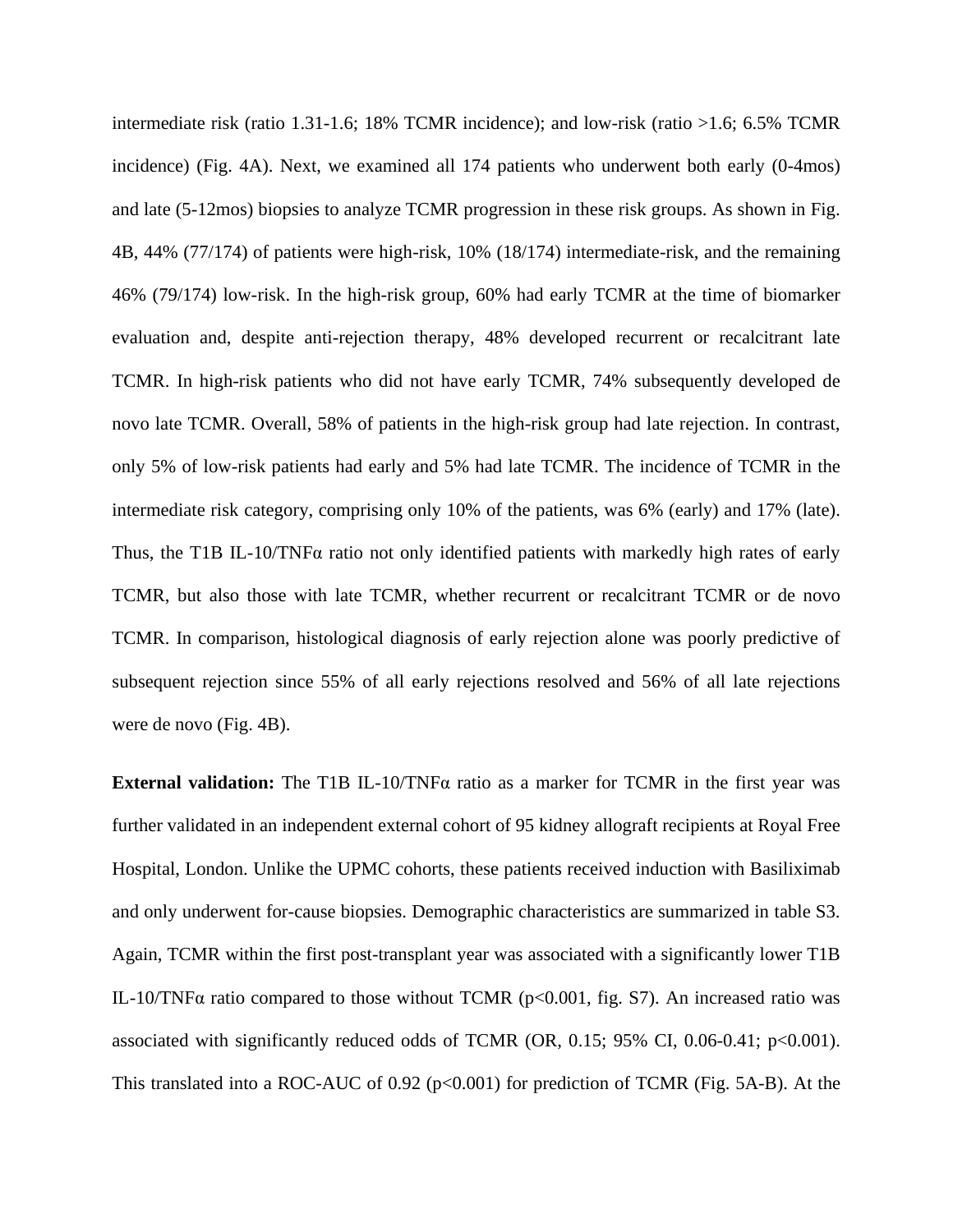cut-off value of 1.3 for the ratio, determined in the Training Set, Sensitivity was 75%, specificity was 92%, PPV was 67%, and NPV was 4%. Again, the T1B IL-10/TNFα ratio at 3 months predicted late TCMR with a ROC-AUC of 0.88 (95% CI: 0.74-1.00, p=0.001) (Fig. 5C-D). Because protocol biopsies were not performed in this cohort, we were not able to assess either early or late scTCMR. None of the late cTCMRs were recurrent. Thus, the biomarker performed equally well in this distinct patient population that received different immunosuppression and only underwent for-cause biopsies.

To eliminate bias resulting from rejection episodes that occurred prior to the biomarker determination at 3 months (range 61-120 days), we re-analyzed the T1B IL-10/TNFα ratio excluding patients who had TCMR prior to biomarker determination. In the Training Set, the T1B IL-10/TNFα ratio predicted TCMR that occurred either concomitant with or after the determination of the biomarker with a ROC-AUC of 0.89 (95% CI 0.83-0.96, p<0.001). At the cut-off value for the cytokine ratio of 1.3, the sensitivity was 89%, specificity was 85%, PPV was 76%, and NPV was 93% (fig. S8A). Similarly, in both the Internal and External Validation Sets, the T1B cytokine ratio strongly predicted TCMR in the first post-transplant year even when patients with TCMR diagnosed prior to biomarker determination were excluded (fig. S8 B and C).

**Stratified analysis**: Once the biomarker was validated, we combined all three patient cohorts to assess its performance in patients stratified by key demographic and clinical variables. As shown in Fig. 6, the ratio was associated with a similarly low OR regardless of recipient age, gender, ethnicity, donor source, HLA mismatches, type of induction immunosuppression, DGF, serum creatinine at 3 months, or adherence to immunosuppression. Furthermore, the ratio predicted TCMR in all subgroups, with ROC-AUC's ranging from 0.87 to 0.94 (Fig. 6). Although patients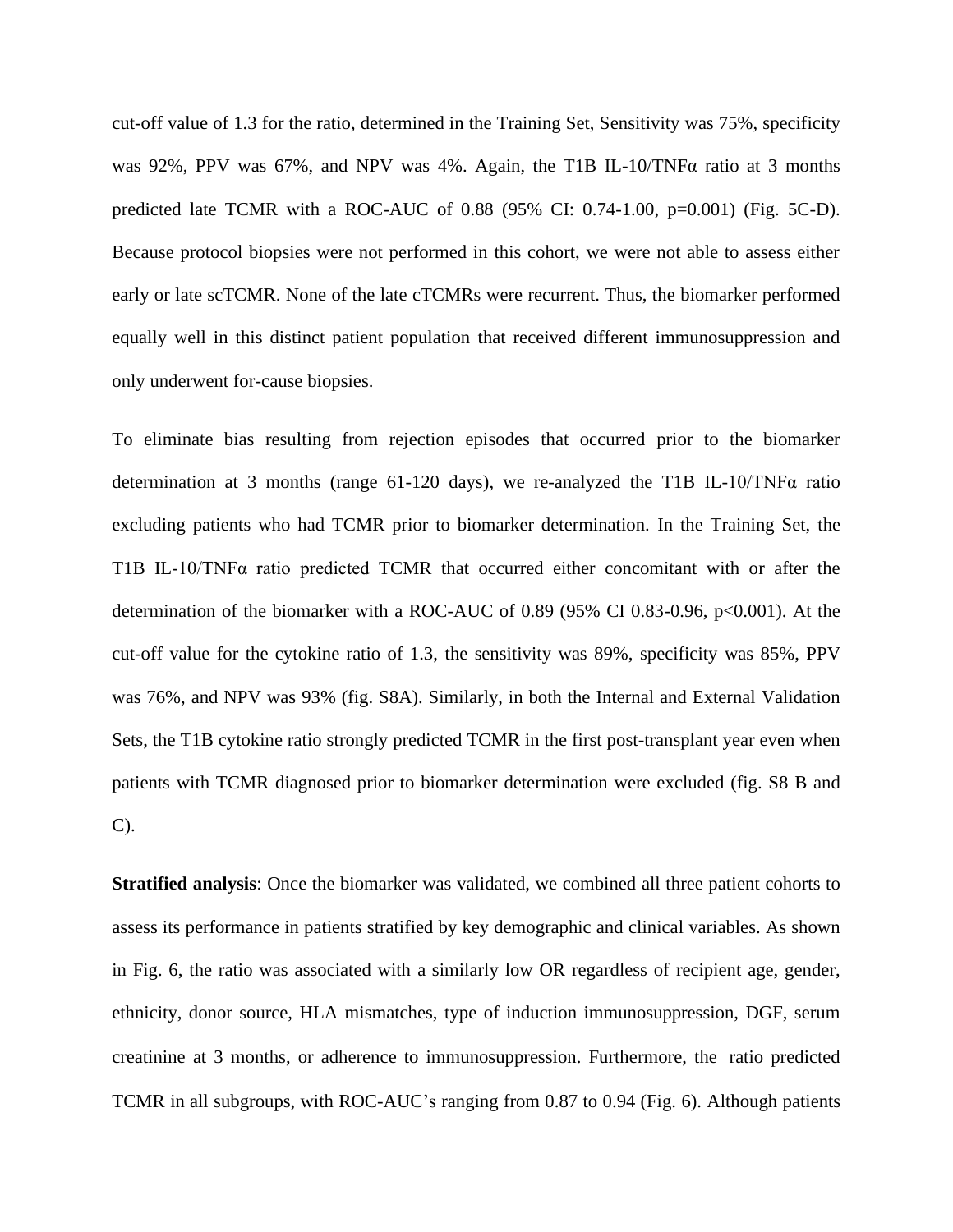with DSA in the first year had a lower ratio than those without DSA, the biomarker performed equally well in both groups (Fig. 6 and fig. S9). Finally, the ratio was not influenced by either cytomegalovirus (CMV) or BK virus (BKV) infection (Fig. 6 and fig. S10). Thus, the T1B IL-10/TNFα ratio predicted TCMR in key patient subgroups, confirming generalizability.

To assess reproducibility, two trained lab personnel using the same experimental protocol, independently performed assays to determine the IL-10/TNF $\alpha$  ratio in samples from 8 healthy donors, starting with separate frozen aliquots of peripheral blood mononuclear cells (PBMCs) through flow cytometric analysis. The mean coefficient of variation (CV) between these personnel was 12.6% (fig. S11A). Further, the CV for T1B IL-10/TNFα ratio determined by the same individual on two different days (n=6) was 3.8% (fig. S11B). Thus, both inter-personal and intra-personal variability in evaluating the IL-10/TNFα ratio were relatively low.

**Long-term allograft outcomes:** Our ultimate goal was to develop an early biomarker that risk stratifies patients for long-term allograft outcomes. Analysis of one-year biopsies in the UPMC cohorts revealed an increase in chronic damage manifest as interstitial fibrosis and tubular atrophy (IFTA) in high-risk (ratio  $\leq$ 1.3) compared to low-risk (ratio  $>$ 1.6) patients (fig. S12). Renal function, assessed by estimated glomerular filtration rate (eGFR), progressively declined in high-risk compared to low-risk patients in both the UPMC ( $p=0.003$ ) and the London ( $p=0.01$ ) cohorts between 3 months and 4 years post-transplantation (Fig. 7A-B). Importantly, high-risk patients had significantly worse 5-year overall and death-censored graft survival compared to low-risk patients (p<0.001, Fig. 7C-E; p=0.001, Fig. 7F). Further, a composite endpoint of allograft loss or impending graft loss ( $eGFR < 30$ ml/min and  $\Delta eGFR > 30$ %) was also significantly greater in the high-risk group (p<0.001, Fig. 7G-H). In a multivariate Cox proportional hazard model, an increase in the T1B IL-10/TNFα ratio was associated with a significantly lower hazard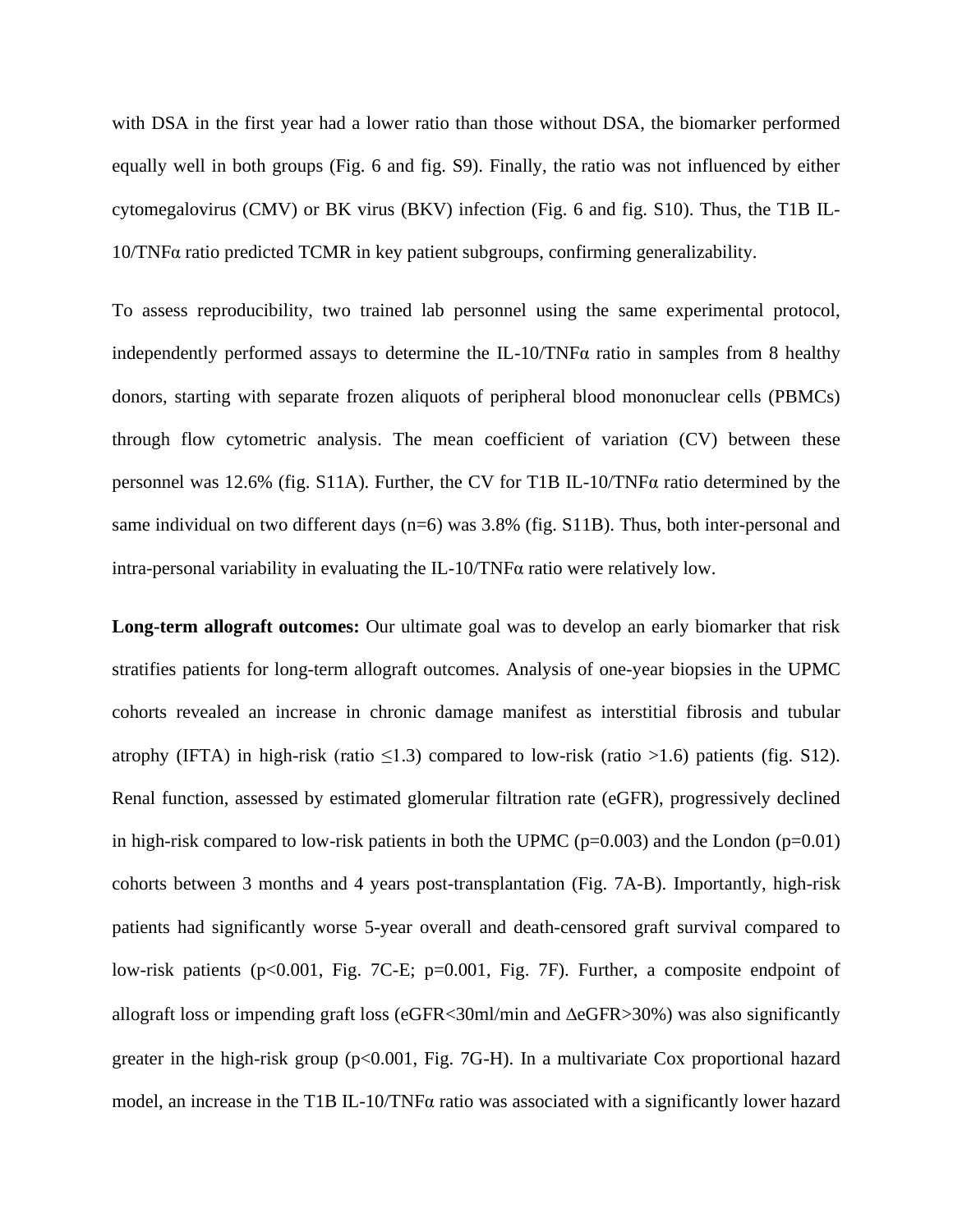of death-censored graft loss (p=0.004), overall graft loss (p=0.001), or the composite endpoint  $(p<0.001)$ , independent of factors commonly associated with poor transplant outcomes such as eGFR at 3 months, DGF, and DSA (table S4). Finally, in the subset of patients with no rejection at 3 months, biomarker high-risk patients still had significantly worse 5-year overall and deathcensored graft survival (p=0.001 or lower) and a higher incidence of the composite endpoint as compared to low-risk patients (p=0.002 or lower), highlighting the ability of the biomarker to risk-stratify apparently stable renal transplant patients who lacked concomitant or prior rejection at 3 months (fig. S13). Thus, a low T1B IL-10/TNF $\alpha$  ratio strongly predicted TCMR and was also associated with early allograft scarring, progressive decline in allograft function, and graft loss.

**Effect of TNF-blockade on B cells:** Since B cells in high-risk patients exhibited a more proinflammatory cytokine profile based on their low IL-10/TNF $\alpha$  ratio, we compared the regulatory activity of B cells in PBMCs from high- and low-risk patients by examining the effect of B cell depletion on cytokine expression by activated  $CD4^+$  T cells (fig. S14A). B cell depletion significantly increased TNF $\alpha$  (p=0.02) and IFN $\gamma$  (p=0.02) expression and decreased IL-10 expression ( $p=0.02$ ) by CD4<sup>+</sup> T cells in PBMCs from low-risk patients, suggesting that B cells were exerting regulatory activity (Fig. 8A, fig. S14B). In contrast, B cell depletion increased expression of the regulatory cytokine IL-10 by  $CD4^+$  T cells in PBMCs from high-risk patients, suggesting that B cells in these patients were predominantly pro-inflammatory. Next, B cells from healthy volunteers were stimulated in the presence or absence of anti-TNF $\alpha$  (fig. S15A). Anti-TNFα treatment not only increased the IL-10/TNFα ratio in B cells and individual B cell subsets but also inhibited the expression of other pro-inflammatory cytokines including IL-6, IL-12, and Granulocyte-macrophage colony-stimulating factor (GM-CSF, Fig. 8B, fig. S15B, fig.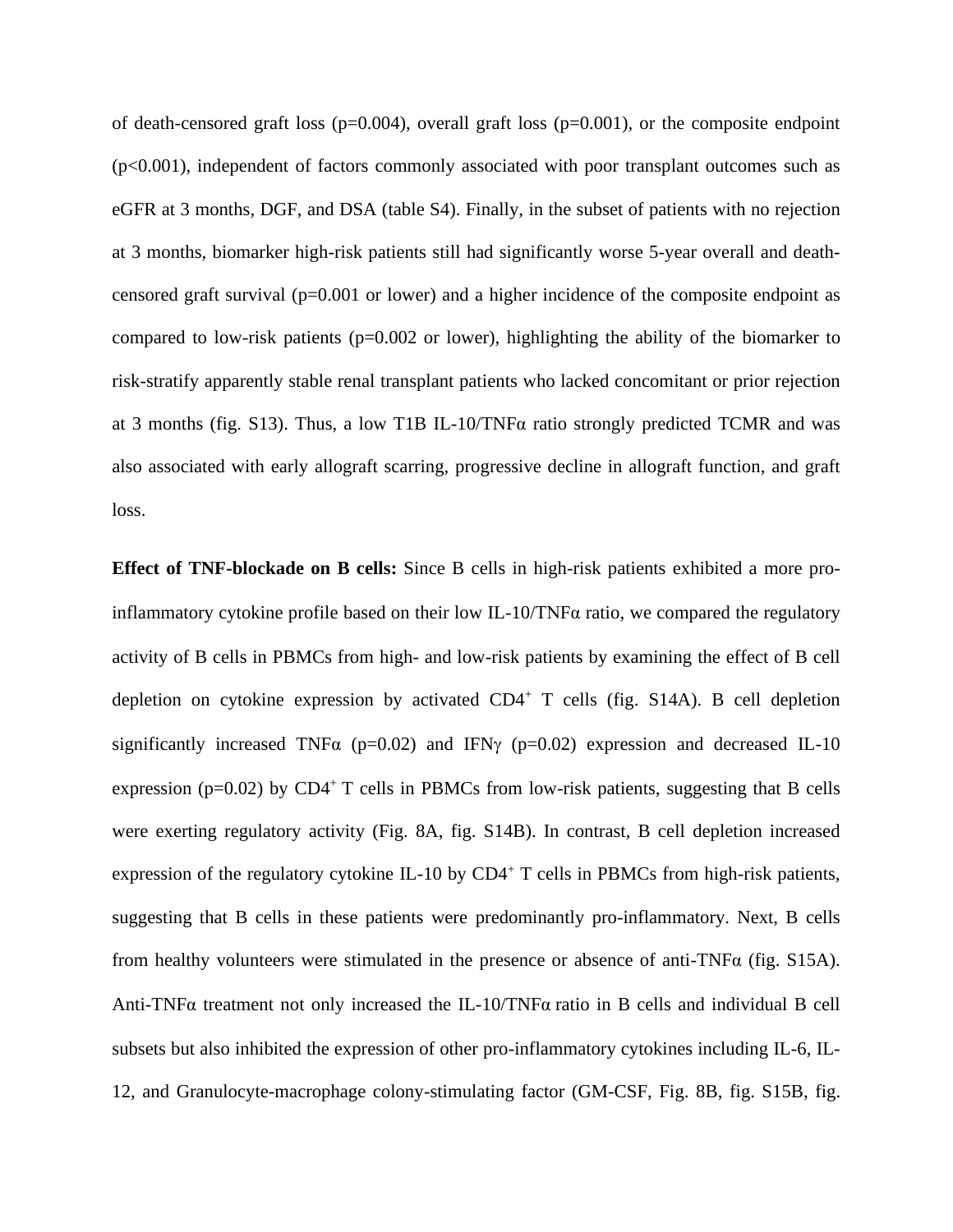S16). B cells were then washed and cultured with activated autologous CD4<sup>+</sup> T cells to examine B cell regulatory activity in an established in vitro assay (fig. S17A)(*22, 24*). Compared to untreated B cells, those treated with anti-TNF $\alpha$  significantly increased IL-10 (p=0.003) and decreased TNF $\alpha$  (p=0.003) expression by CD4<sup>+</sup> T cells (Fig. 8C, fig. S17B). Finally, we examined the effect of anti-TNF $\alpha$  on differentiation of B cells into plasmablasts in vitro. TNF blockade significantly reduced plasmablast differentiation  $(p<0.001)$ , and the resulting plasmablasts expressed increased IL-10 ( $p<0.001$ , Fig. 8D and E, fig. S18). TNF blockade also strongly reduced secretion of the complement-fixing IgG1 and IgG3 by the plasmablasts (Fig. 8F). Thus, TNF-blockade in vitro restored B cell regulatory activity, reduced differentiation of B cells into plasmablasts, skewed them towards IL-10-expressing regulatory cells, and inhibited the secretion of complement-fixing antibodies.

## **Discussion:**

Chronic allograft failure is a leading cause of renal allograft loss. Previous studies have shown that TCMR in the first year, particularly within the first six months, has a detrimental effect on long-term graft survival(25). Here, inclusion of surveillance biopsies to detect scTCMR at both early and late time points within the first year revealed that early TCMR that resolved with treatment actually had a relatively small impact on graft survival. In contrast, patients with early TCMR that was recurrent or recalcitrant and patients with late TCMR were at higher risk for graft loss. Most late TCMR is clinically silent and is already associated with increased allograft scarring. Thus, it is imperative to find predictive biomarkers that can identify these high-risk patients early enough so that pre-emptive therapy can be instituted.

In this study, we prospectively tested and validated the T1B IL-10/TNF $\alpha$  ratio as a strong predictor of clinical and subclinical TCMR in the first year. At 3 months, this biomarker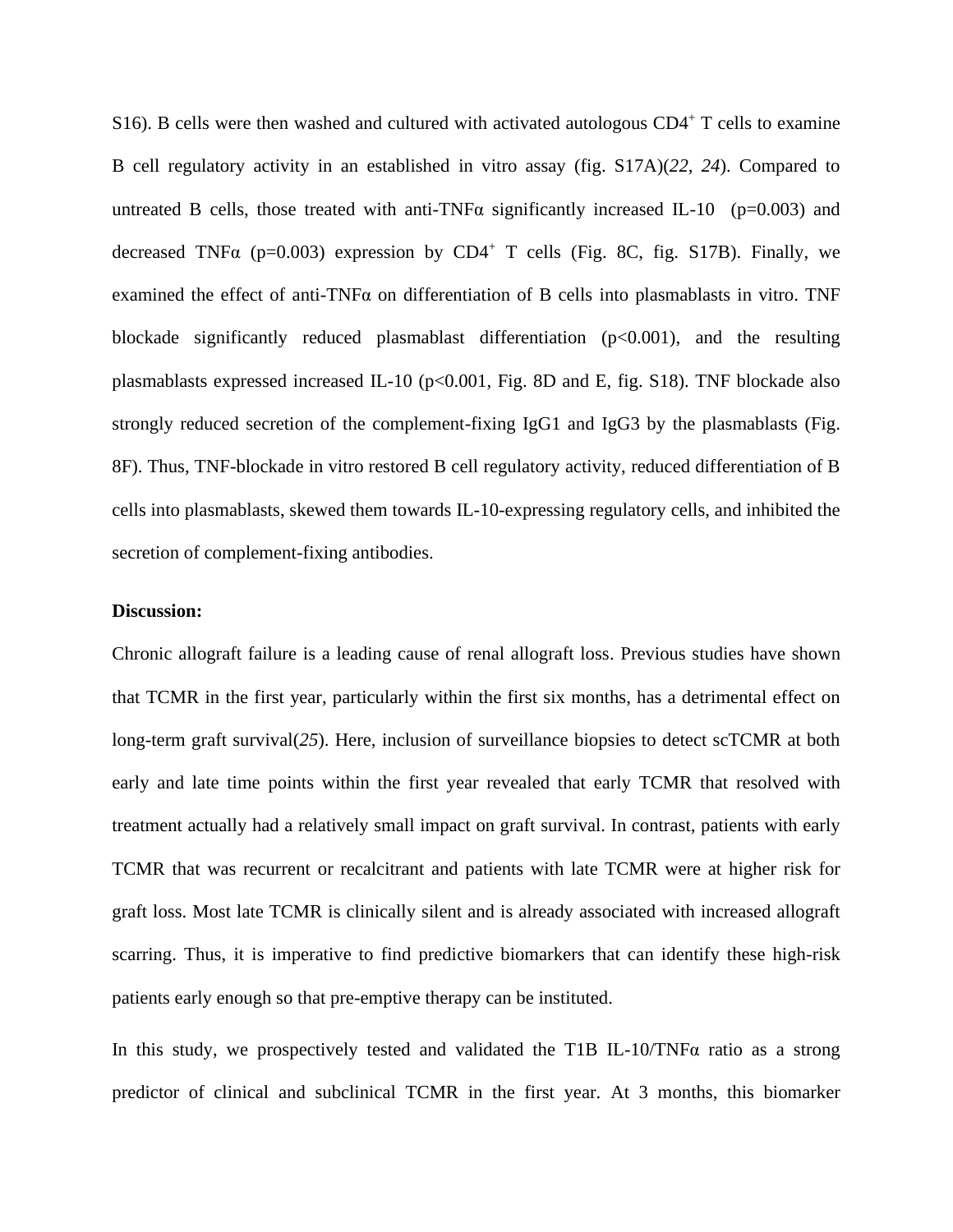identified high-risk patients, 60% of whom had early TCMR, which recurred in 50% despite anti-rejection therapy. Moreover, amongst the 40% without early TCMR, 74% had de novo late TCMR. In marked contrast, <10% of low-risk patients had either early or late rejection. Standard of care immunosuppression is failing this high immunological risk cohort, who subsequently exhibit decreased GFR and poorer graft survival whether or not they had early TCMR. Thus, this biomarker will allow introduction of truly pre-emptive therapy by identifying high-risk patients with an average lead time of about 8 months. Since the majority of all TCMR in the first year is subclinical and overwhelmingly occurs in high-risk patients, the T1B IL-10/TNFα ratio may also inform the use of surveillance biopsies in renal transplantation.

The clinical utility of any biomarker relies on generalizability. The T1B IL-10/TNFα ratio strongly predicts TCMR irrespective of donor type, HLA matching, DGF, DSA, induction immunosuppression, CNI adherence, and whether or not surveillance biopsies were performed. Further, the biomarker was not affected by opportunistic viral infection. However, there are several limitations. Although the T1B IL-10/TNFα ratio could predict both scTCMR and cTCMR with similar sensitivity and specificity, the ratio did not differ in patients according to grade of TCMR. Thus, the biomarker cannot be used to risk-stratify patients according to the severity of rejection. Regardless, the biomarker did prognosticate renal transplant outcomes. Importantly, the biomarker identifies patients at high risk for poor outcomes despite treatment of their rejection episodes. However, the study was not designed to examine the effect of antirejection therapy on the biomarker. The observed rate of ABMR in this non-selected group of consecutive renal transplant recipients was 3% - similar to that reported in other studies of nonsensitized renal transplant recipients on tacrolimus-based immunosuppression in the first posttransplant year(*26-29*). This low incidence of ABMR precluded our ability to determine whether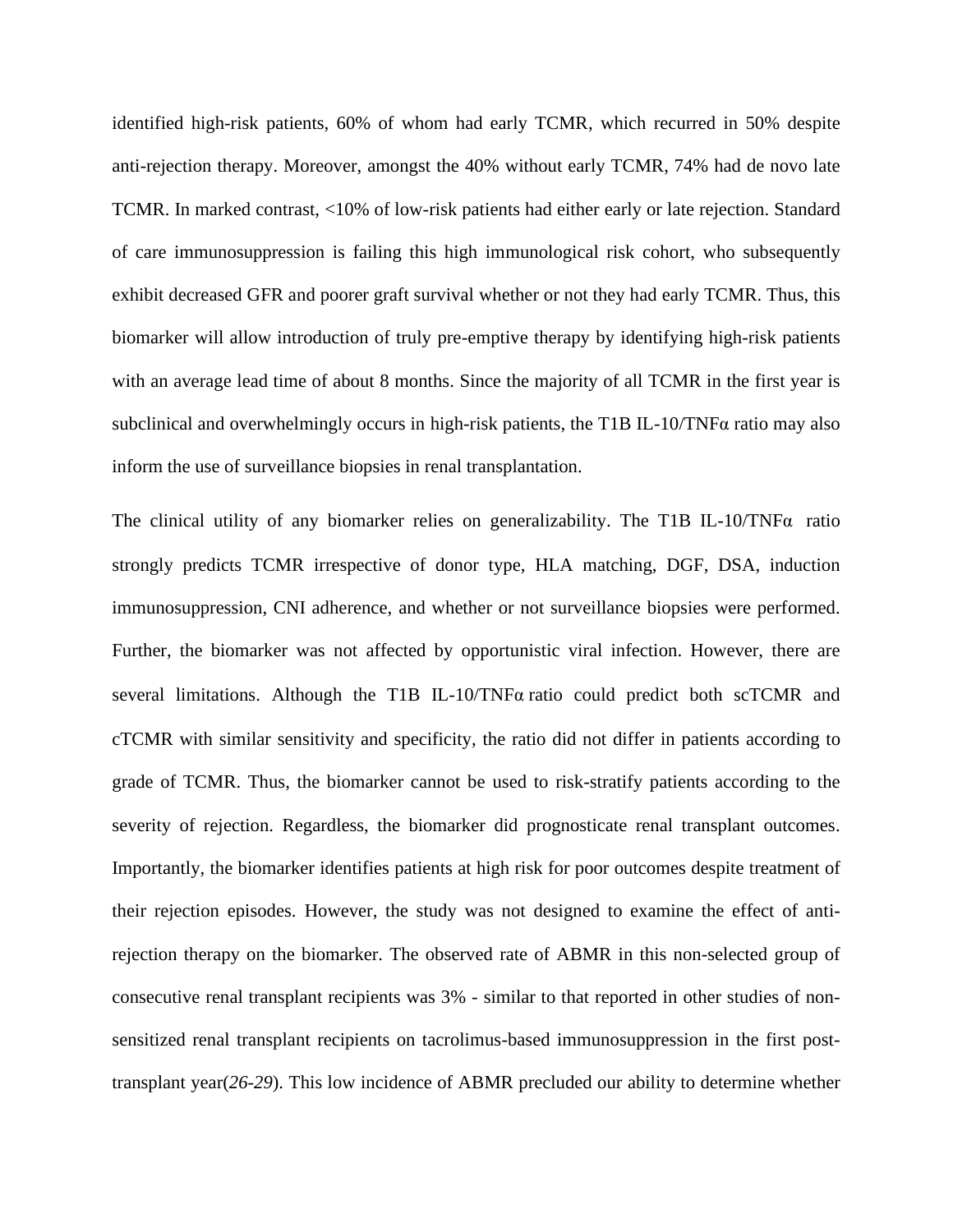the biomarker could differentiate between TCMR and ABMR. Finally, although the biomarker is based on a cellular assay, the inter-personal and intra-personal CV were low (12% and 4%, respectively). The generalizability and low variability of the biomarker should allow for widespread application (*30*).

B cells produce antibodies that can contribute to allograft rejection(*8, 31*). However, B cells can also either augment or inhibit effector T cell responses in various disease settings, highlighting their role as both proinflammatory effector B cells (Beff) and Bregs (*32-36*). In clinical transplantation, depletion of B cells in the peri-transplant period with Rituximab (humanized anti-CD20), markedly increased acute renal allograft rejection and worsened cardiac allograft vasculopathy, suggesting that Bregs play an important role in engraftment (*37, 38*). However, there exists no specific marker to identify Bregs, and they are most commonly identified by their expression of IL-10. In mice, specific deletion of B cell-expressed IL-10 markedly increases the inflammatory response in vivo, and addition of anti-IL-10 blocks in vitro human Breg activity (*22, 39*). Various human B cell phenotypic subsets are reportedly enriched for IL-10 expression, including canonical B cell subsets,  $CD138<sup>+</sup>$  plasmablasts,  $CD24<sup>hi</sup>CD27<sup>+</sup>$  memory, CD25<sup>hi</sup>CD71<sup>hi</sup>CD73<sup>-</sup>, TNFR2<sup>+</sup>, TIM1<sup>+</sup>, and CD271<sup>+</sup>CD431<sup>+</sup>CD11b<sup>+</sup> B cells; however, only a small proportion of B cells within each of these subpopulations actually expresses IL-10, and each comprises only a fraction of all IL-10<sup>+</sup> B cells (*17, 40-47*). While all canonical B cell subsets express IL-10, TrB cells are the most enriched.(*22, 24*). Canonical B cell subsets also express pro-inflammatory cytokines like TNFα demonstrating that individual B cell subsets contain both Bregs and Beff. We have shown that "Breg activity" is best characterized by the ratio of IL-10/TNFα because this provides a read-out of the number of Bregs relative to proinflammatory Beff cells in any given subset, and this correlates with their in vitro suppressor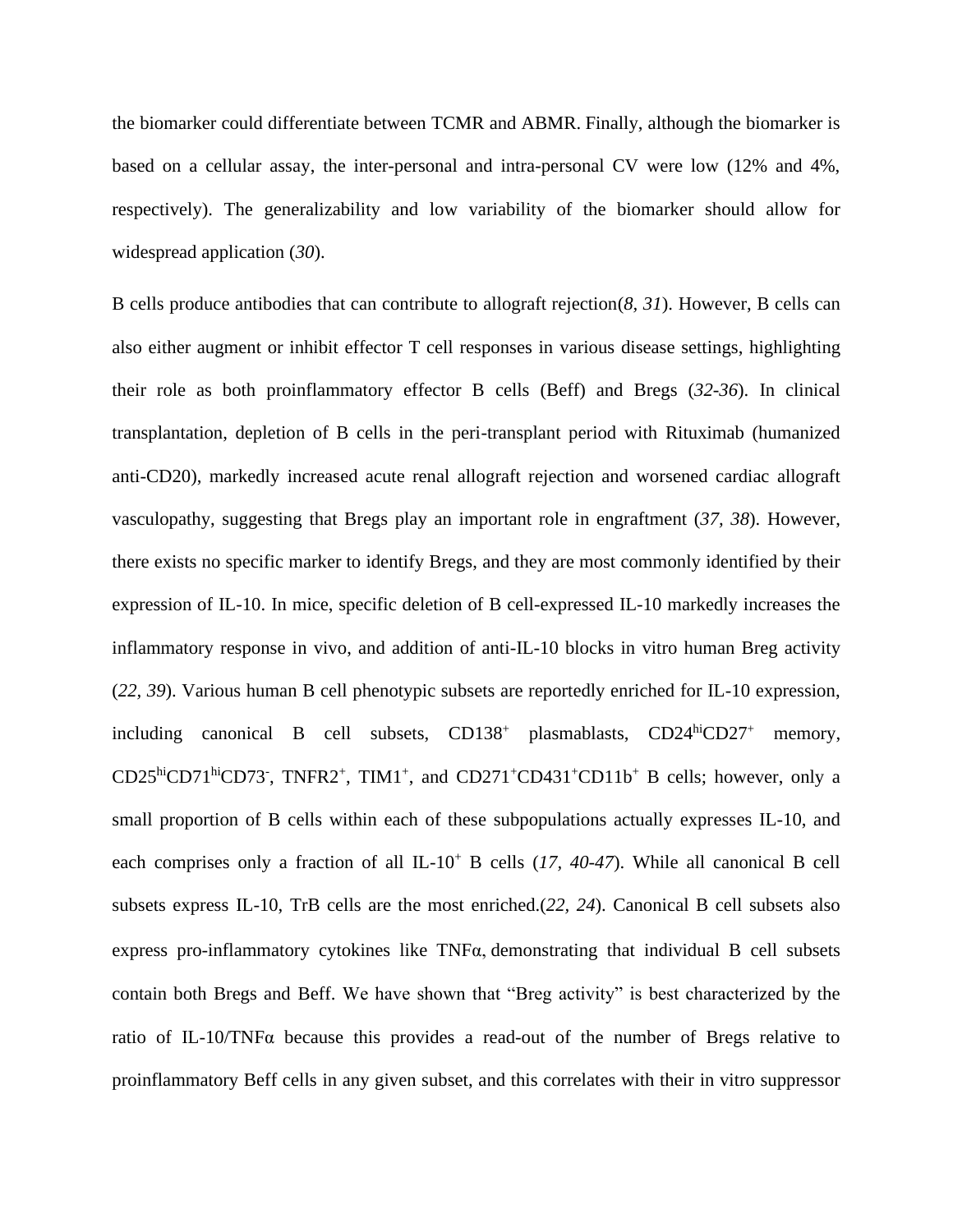activity. Thus, TrB cells have the highest IL-10/TNFα ratio and suppress autologous T cell proinflammatory cytokine expression in vitro. While anti-IL-10 diminished the in vitro Breg activity of TrB cells, anti-TNFα revealed the activity of Bregs within the naïve and memory B subsets. Thus, it is likely that all IL-10<sup>+</sup> B cells are regulatory, but that the balance of IL-10/TNF $\alpha$ expression within a given subset best identifies the balance between Breg and Beff cells (*22*). Why the regulatory B cell balance (IL-10/TNFα ratio) within the T1B subset turns out to be the best predictive biomarker for renal allograft rejection and outcomes is not clear. TrB cells are short-lived immature B cells that either mature into naive B cells or undergo apoptosis. However, it is possible that TrB cells maintain their original cytokine profile when they mature or are activated in immune or parenchymal tissues (*46*).

The TIB cytokine ratio is distinct from other biomarkers in transplantation in that it identifies an immunological imbalance that might be amenable to therapeutic manipulation. Supporting this, we demonstrated that TNF-neutralization augments the T1B IL-10/TNFα ratio and these B cells exhibit increased in vitro Breg activity. Anti-TNFα also inhibited plasma cell differentiation and suppressed complement-fixing antibody secretion. Moreover, it has been shown that treatment of rheumatoid arthritis patients with anti-TNF $\alpha$  increases IL-10<sup>+</sup> B cells in vivo, supporting the notion that TNF-blockade may work through modulation of Breg to Beff ratios(*48*). Although data in transplantation are limited, anti-TNFα successfully rescued a series of 9 small bowel allograft recipients who had rejection resistant to both steroids and T cell depletion therapy with OKT3 antibody(*49*). Thus, we provide a rationale for the use of anti-TNFα to improve clinical outcomes in immunologically high-risk renal transplant recipients by restoring Breg activity.

In conclusion, we identified an early immunological biomarker in renal transplant recipients that predicts subsequent TCMR and graft loss. By identifying high-risk patients before further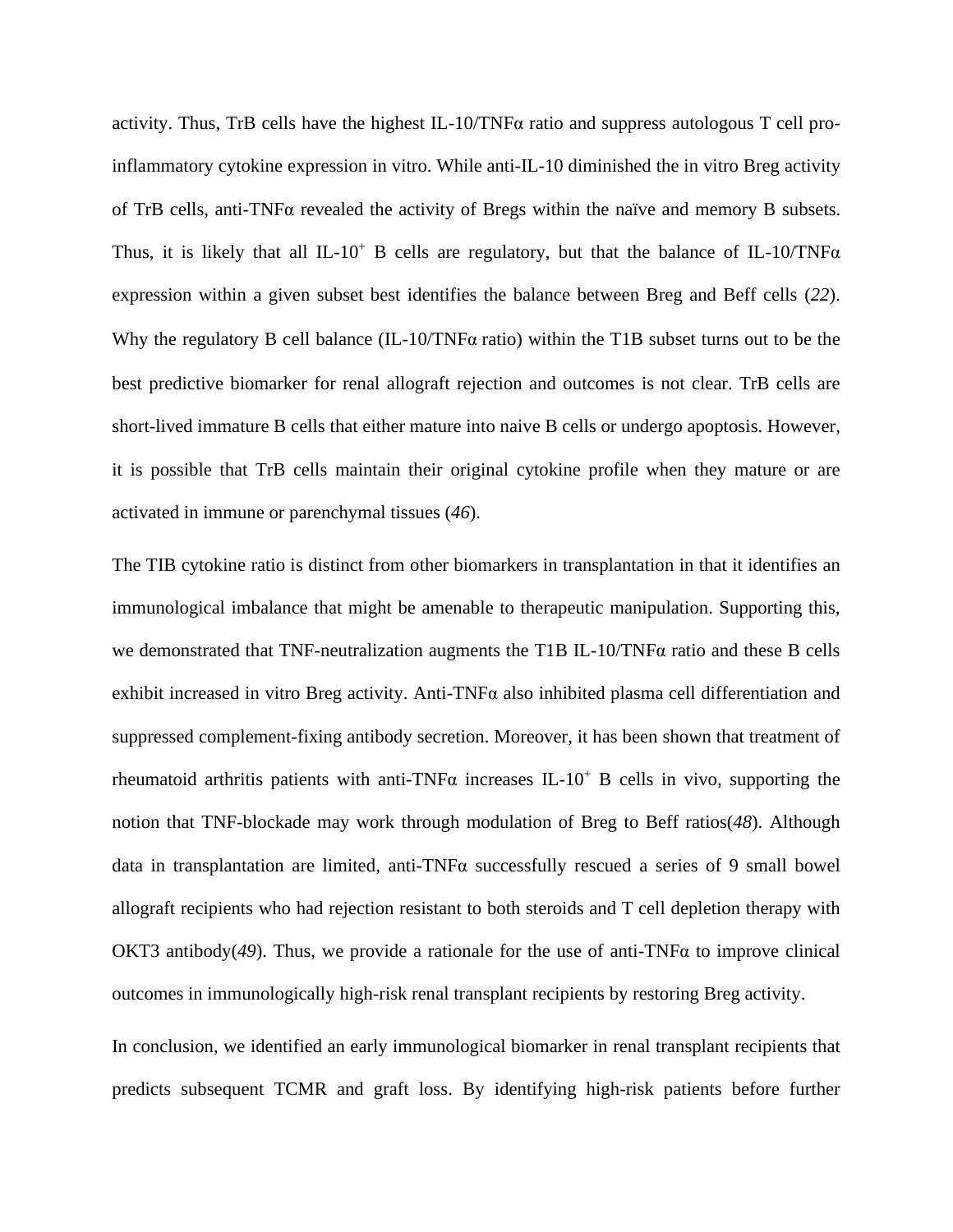damage and maturation of the immune response has occurred, this biomarker could be used to guide surveillance biopsies and personalize immunosuppression in attempts to alter clinical course. The evidence that TNF-blockade may reverse a Breg to Beff imbalance provides a rationale for testing this therapeutic approach in high-risk kidney transplant patients.

#### **Methods:**

#### **Study Design:**

This is a prospective observational study of non-preselected adult renal transplant recipients who underwent transplantation between January 2013 and December 2014 at University of Pittsburgh Medical Center (UPMC) to examine the role of B cells and their cytokines as predictive biomarkers for allograft rejection and subsequent outcomes. The biomarker was validated in a further prospective cohort of patients transplanted in 2015 from UPMC and in an independent cohort of patients transplanted between 2011 and 2014 at the Royal Free Hospital in London.

*Outcomes Study:* In a prospective observational study, we initially examined allograft outcomes in all adult kidney transplant recipients at the University of Pittsburgh Medical Center (UPMC) between 2013-2015 (n=596; Fig. 1A). Unless medically contraindicated, patients underwent two surveillance biopsies at 3 and 12 months in addition to for-cause biopsies. Surveillance biopsies were not performed if patients had a for-cause biopsy within 1 month. Based on the timing, biopsies were classified as either early (0-4 months) or late (5-12 months). Of the 596 total patients, 468 (79%) had at least one biopsy in the first post-transplant year. 138 of these had one biopsy (early or late), while 330 had paired early and late biopsies (71%). 128 (21%) patients did not undergo any biopsies.

*Biomarker study:* All patients transplanted at UPMC between 2013 and 2015 were approached to participate in a biorepository where PBMCs were cryopreserved at regular intervals and at the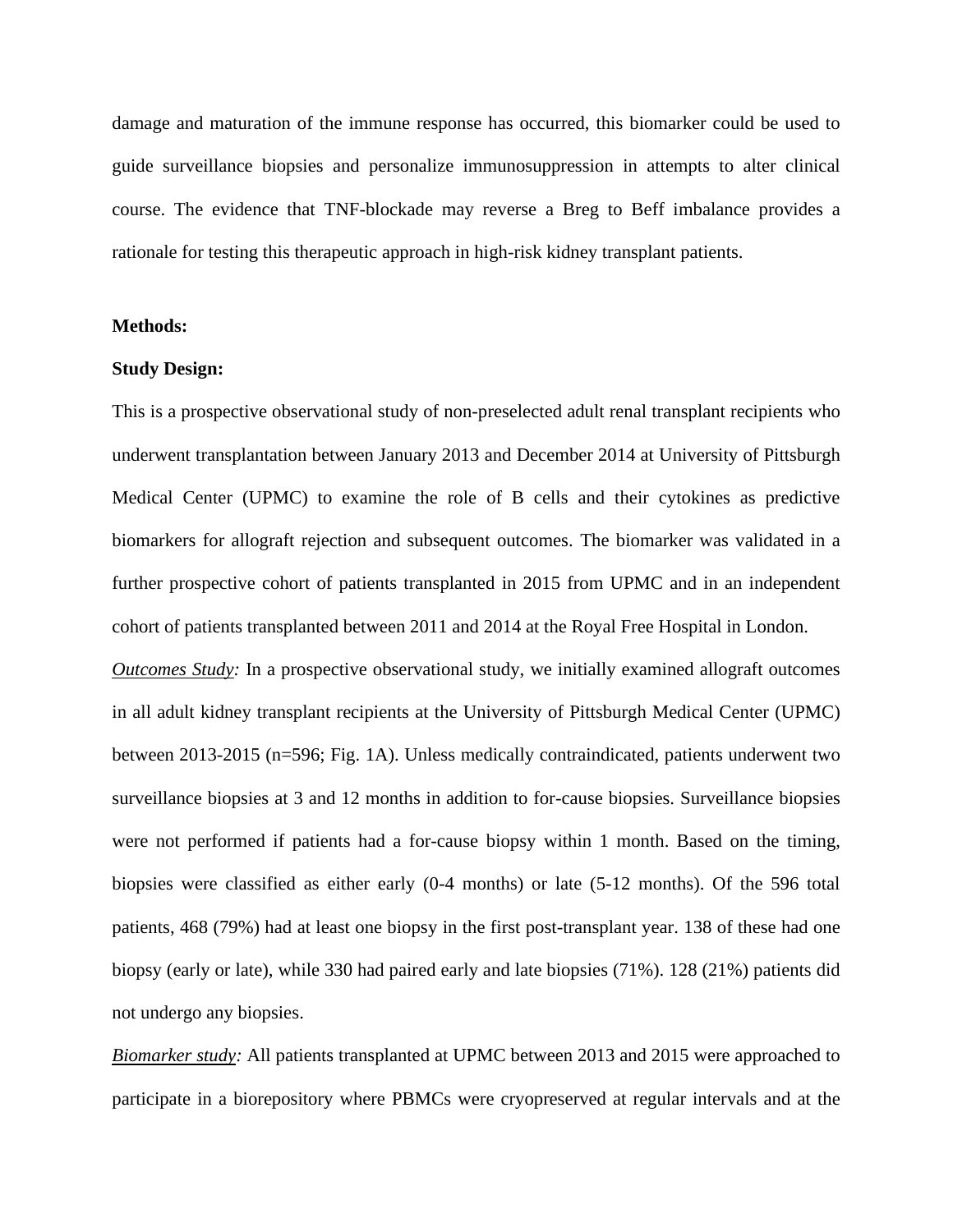time of any biopsies. Of the 468 who had at least one biopsy, 244 (52%) consented to enroll in the biorepository and were utilized in the biomarker portion of this study (Fig. 2). Patients transplanted in 2013 and 2014 constituted the Training Set (n=162). Four patients were excluded because they received prior Rituximab or had no viable cells. Patients transplanted in 2015 comprised the Internal Validation Set (n=82). 327 biopsies were performed in the Training Set (for-cause, 84; surveillance, 243), and 168 in the Internal Validation Set (for-cause, 55; surveillance, 113). In the training set, 121 (77%) patients had paired early and late biopsies. In the Internal Validation Set, 53(64%) had paired early and late biopsies. Patients were followed until March 2020.

A total of 95 patients transplanted between May 2011 and October 2014 at the Royal Free Hospital, London, constituted the External Validation Set. All patients were followed for 5 years to assess graft outcomes, and only underwent for-cause biopsies.

The study protocol was approved by the University of Pittsburgh IRB (#PRO13060220, REN13040245/PRO12030552, [PRO14040614\)](https://www.osiris.pitt.edu/osiris/Rooms/DisplayPages/LayoutInitial?Container=com.webridge.entity.Entity%5bOID%5b0DB9B9B14EFA1F40AC395F9729E19CAD%5d%5d) and the UK National Research Ethics Committee (#10/H0711/36).

**Immunosuppression:** Induction immunosuppression consisted of either Thymoglobulin (6 mg/kg total; UPMC) or Basiliximab (London) plus methylprednisolone (500 mg). All patients underwent rapid 7-day prednisolone taper and were then maintained on Mycophenolate Mofetil (MMF) and Tacrolimus (TAC; target trough concentrations: 8-12ng/ml for 3 months and 6- 10ng/ml after 3 months). Patients with calculated panel reactive antibodies (cPRA) > 90% were also maintained on oral prednisolone (5mg/day). Banff 1A or 1B TCMR, whether clinical or subclinical, was treated with three doses of methylprednisolone (250 mg each). Banff **≥**2A and steroid resistant TCMR were treated with Thymoglobulin (maximum 6 mg/kg) over 4-5 days.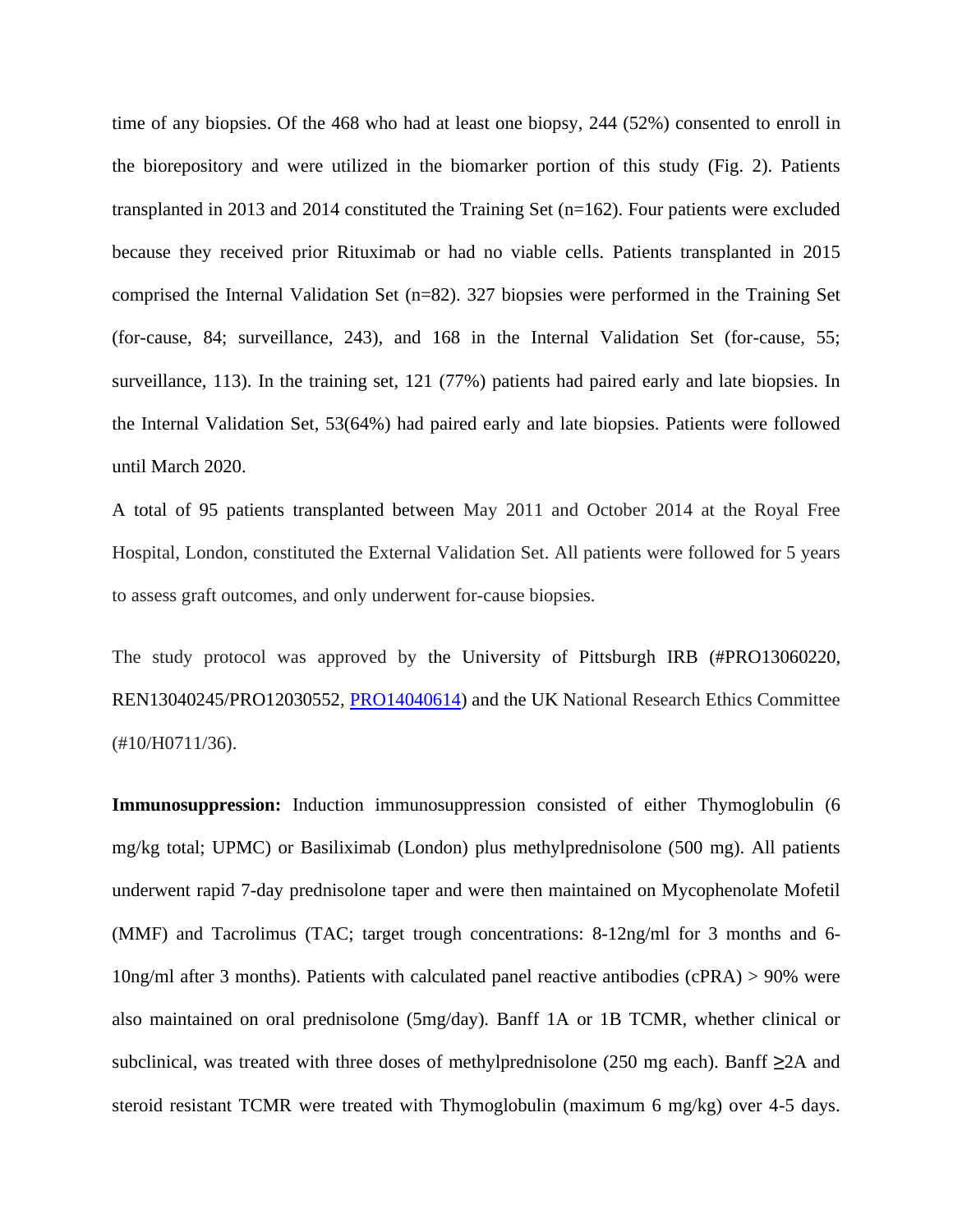Acute ABMR was treated with 4-6 treatments of plasmapheresis plus intravenous Immunoglobulin. Maintenance prednisolone (5mg/day) was added for all patients with rejection.

**Monitoring:** Blood was drawn at 0, 1, 3, 6, 9 and 12 months to monitor for DSA as well as BKV and CMV infections. DSA was assessed by One Lambda single antigen beads per manufacturer's instructions. An adjusted MFI of  $\geq$ 1000 was used to detect DSA. CMV and BK were assessed by the hospital clinical laboratory based on nucleic acid detection.

**B cell cytokines and function:** PBMCs were separated from peripheral blood by Ficoll density centrifugation and cryopreserved at each center. For analysis, PBMC aliquots were thawed and assessed by flow cytometry. In the Training Set, various B cell subsets and their IL-10/TNF $\alpha$ ratio were examined longitudinally in 430 PBMC samples analyzed 1, 3, 6, and 12 months posttransplant. Based on this, the T1B IL-10/TNFα ratio was examined at 3 months in the Validation Sets.

**Monoclonal antibodies (mAbs) and biologic reagents:** Anti-human fluorochrome-conjugated mAbs included: BUV-737-CD19, PE-Cy7-CD3, BV421-CD38, BV605-CD24, BUV395-CD27, AF488-IgD, APC-IgM, PECy7-CD138, PE-interleukin (IL)-10, PE-Texas Red-interferon gamma (IFN $\gamma$ ), and AF488-tumor necrosis factor alpha (TNF $\alpha$ ) from BD Biosciences. Functional grade anti-CD3 (HIT3a) was from BD Biosciences, chimeric anti-human TNFα (Infliximab) was from Janssen Pharmaceuticals. Resiquimod (R848) and recombinant human IL-2 (rhIL-2) were from R&D systems and CpG-ODN-2006 was from Invivogen.

**Assessment of the IL-10/TNFα ratio:** PBMCs were suspended in RPMI-1640 supplemented with 10% fetal bovine serum (FBS), 1% penicillin-streptomycin, and L-glutamine at 2.5 X10<sup>6</sup> cells/ml (complete RPMI) and stimulated for 24 hours on a monolayer of NIH 3T3cells stably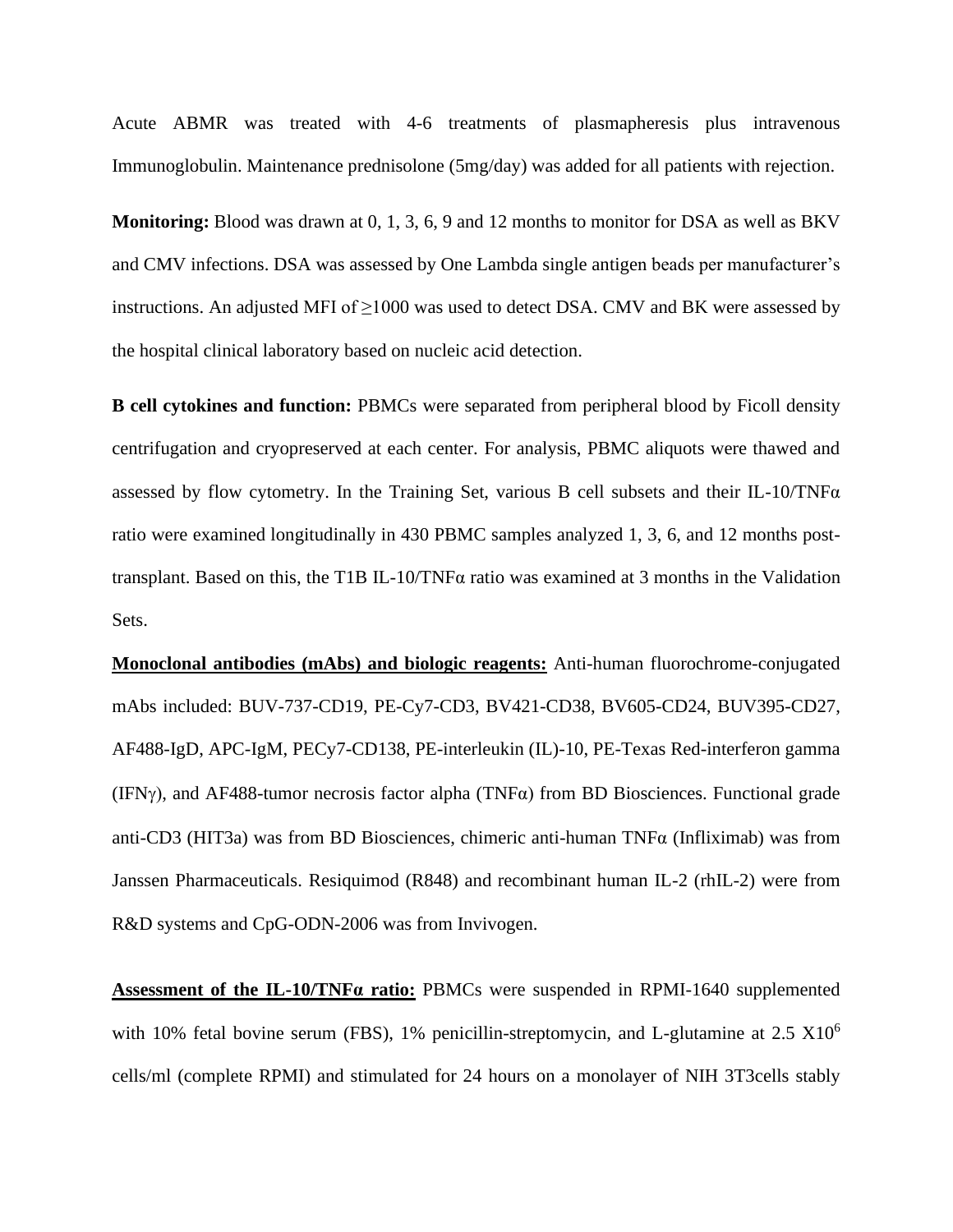expressing CD40L plus 10µg/ml CpG-ODN2006 (Invivogen). CD40L expressing 3T3 cell line was kindly provided by Gordon Freeman from Dana-Farber Cancer Institute(*51*). Phorbol 12 myristate 13-acetate (PMA, 50 ng/ml), ionomycin (500ng/ml), and Brefeldin A were added for the last 5 hours of culture. Cells were stained with surface markers, fixed and permeabilized using the Cytofix/Cytoperm kit (BD Biosciences), then stained for intracellular cytokines (IL-10 and TNFα). Flow cytometry was performed using a BD LSR-Fortessa flow cytometer (Beckton Dickinson) and data analyzed using Kaluza software (Beckman Coulter). Cursors were set using isotype and fluorochrome-matched negative controls for intracellular staining. Total B cells were defined by surface expression as CD19<sup>+</sup>CD3<sup>-</sup>, and B cell subsets further identified as: CD24+++CD38+++ T1-Transitional B cells (T1B), CD24++CD38++ T2-transitional B cells (T2B), CD24<sup>+</sup>CD38<sup>+</sup> naïve cells, and CD24<sup>+++</sup>CD38<sup>-</sup> memory cells. The gating strategies for individual T1 and T2 B cell subsets, IL-10 and TNFα expression, and the IL-10/TNFα ratio by these subsets is shown in fig. S19 and fig. S20 and has been described in previous studies (*22, 23, 52*). The T1 and T2 subsets were readily distinguishable because the more immature T1 subset repopulates before the T2 subset after Thymoglobulin induction. Once established, the same gates were used in both validation cohorts.

**B cell depletion and T cell cytokines:** CD19<sup>+</sup> B cells were depleted from PBMCs of high-risk (n=4) and low-risk (n=4) patients from the UPMC cohort 3 months post-transplantation using immunomagnetic beads (Stem Cell Technologies) per manufacturer's instructions. Non-depleted PBMCs or those depleted of CD19<sup>+</sup> B cells were cultured in 96 well u-bottom tissue culture plates (Corning), coated with purified anti-human CD3 mAb (0.5mg/ml) for 72 hours. PMA, ionomycin, and Brefeldin A were added for the last 6 hours of the culture. After surface staining for CD4<sup>+</sup> T cells and fixation, cells were permeabilized using the Cytofix/Cytoperm kit (BD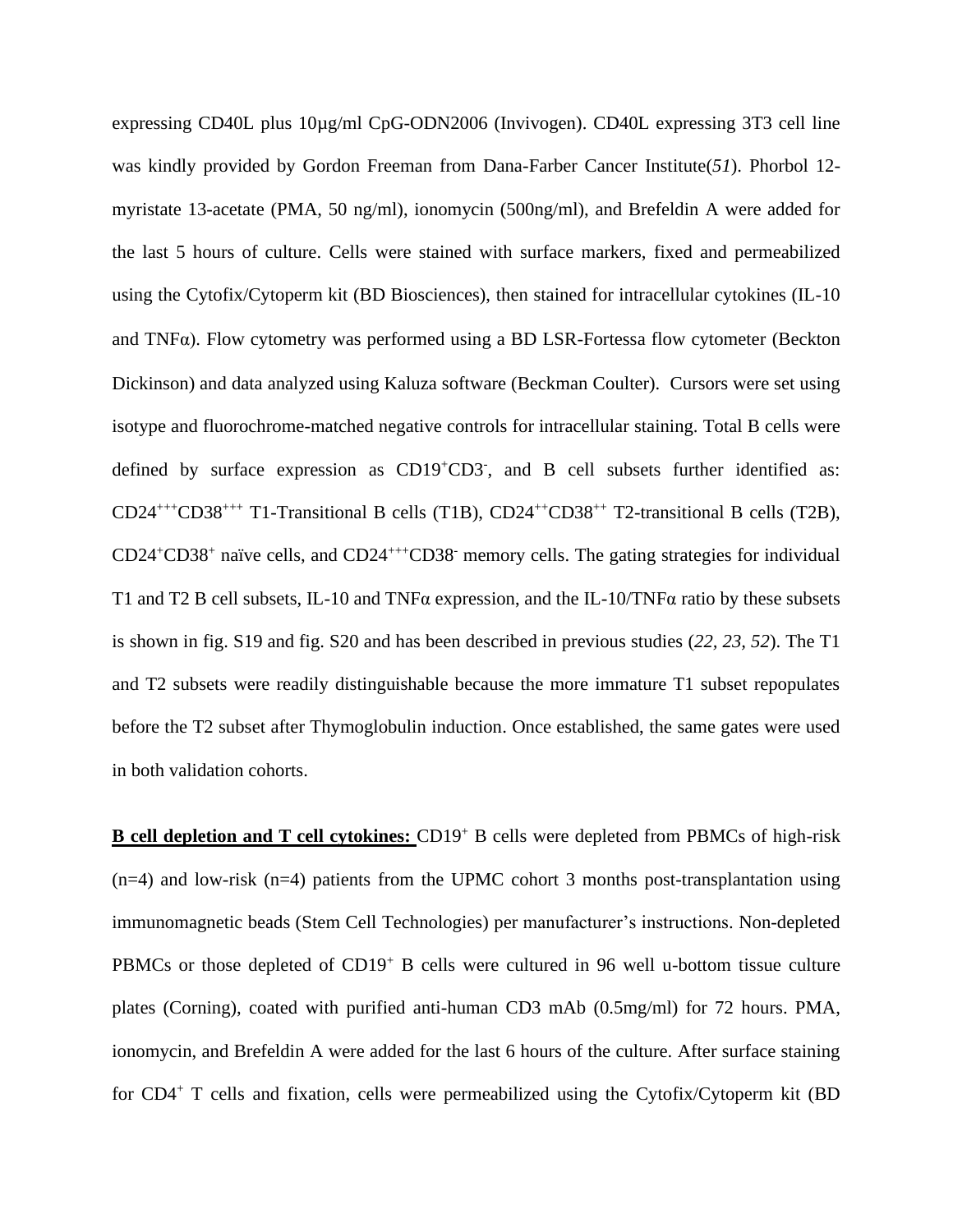Biosciences) and then stained for intracellular cytokines (IL-10, TNF $\alpha$  and IFN $\gamma$ ). CD4<sup>+</sup> T cell cytokines with or without B cell depletion were analyzed using a BD LSR-Fortessa.

**Effect of anti-TNF** $\alpha$  **on B and T cell cytokine expression:** PBMCs (2.5 X10<sup>6</sup> cells/ml) from healthy volunteers (n=8) were stimulated for 24 hours on a monolayer of NIH 3T3 cells stably expressing CD40L plus  $10\mu\text{g/ml}$  CpG-ODN2006 (Invivogen) in the presence of anti-TNF $\alpha$  mAb (infliximab 125mg/ml) or an isotype control (IgG1k). PMA (50 ng/ml), ionomycin (500ng/ml), and Brefeldin A were added for the last 5 hours of culture. IL-10 and TNFα expression in B cells and subsets were analyzed as detailed in the assessment of the IL-10/TNFα ratio section.

To assess the effect of anti-TNF $\alpha$  on B cell regulatory function, magnetically enriched B cells from 4 healthy volunteers were stimulated with anti-human CD40 mAb and CpG-ODN 2006 (10mg/ml) for 24 hours in the presence or absence of anti-TNF $\alpha$  (125mg/ml). After 24 hours, both anti-TNF $\alpha$  treated and untreated B cells were washed three times in complete RPMI. Washed B cells were then co-cultured 1:1 with magnetically purified CD4<sup>+</sup> T cells in 96 well ubottom tissue culture plates (Corning) coated with purified anti-human CD3 mAb (0.5mg/ml) for 72 hours. CD4<sup>+</sup> T cell-expressed IL-10 and TNF $\alpha$  were analyzed by intracellular staining as described in the B cell depletion and T cell cytokines section.

Plasmablast differentiation: PBMCs (1 X 10<sup>6</sup>/ml) from 17 UPMC renal allograft recipients three months post-transplantation were suspended in complete RPMI at  $2.5 \text{ X}10^6$  cells/ml and stimulated for 6 days with rhIL-2 (1000 units/ml) and Resiquimod (2.5mg/ml)(*53, 54*). On day 6, an aliquot of cell culture supernatant was removed and cryopreserved for analysis of IgG subclasses by ELISA per manufacturer's instructions (Invitrogen). Following this, PMA (50 ng/ml), ionomycin (500ng/ml), and Brefeldin A were added to the cell culture for 5 hours. The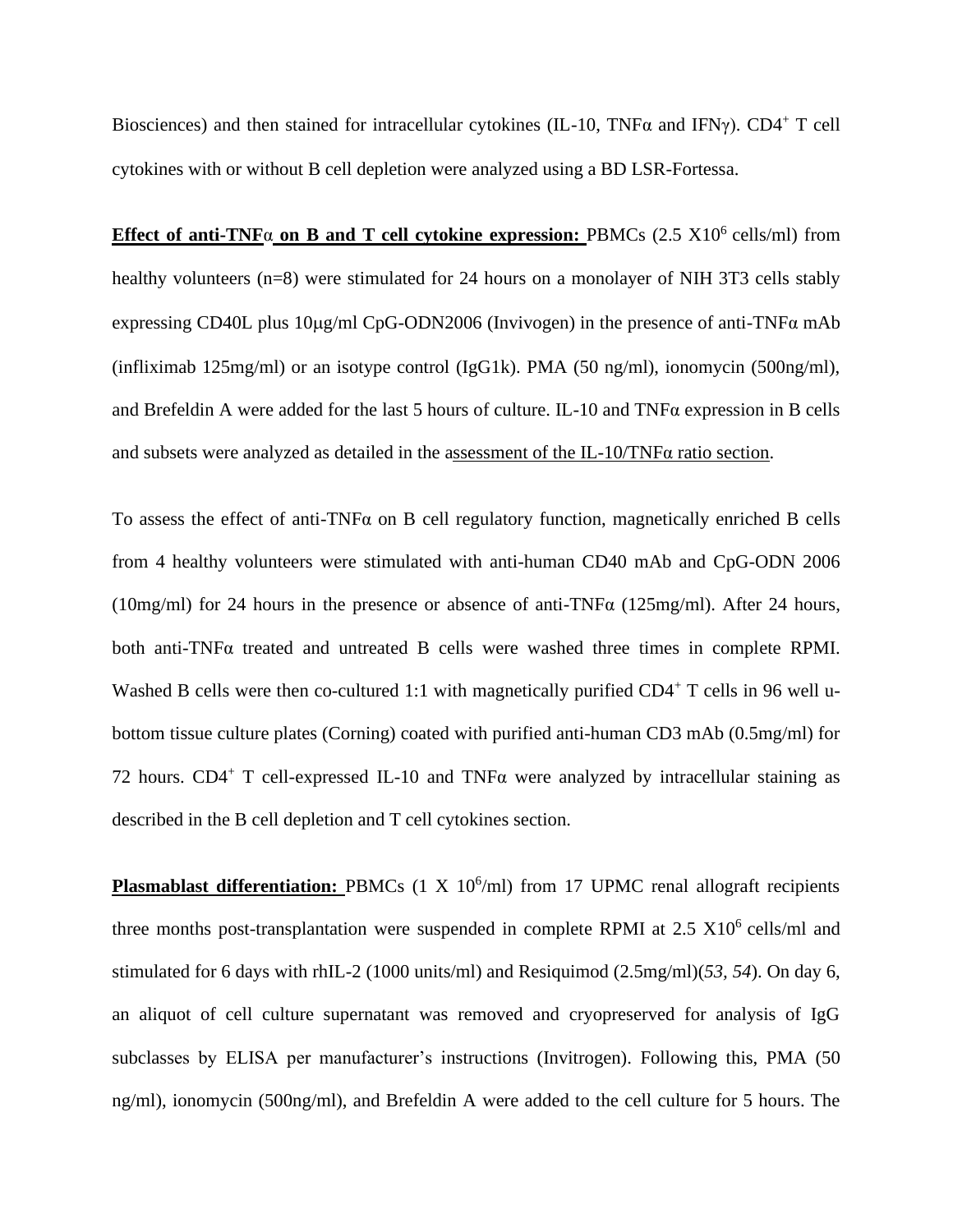phenotype of the cultured cells was then assessed using anti-human mAbs for CD19, IgD, CD24, CD27 and CD38 followed by intracellular cytokine staining for IL-10.

**Outcomes:** Outcomes were biopsy-proven rejection in the first post-transplant year, interstitial fibrosis and tubular atrophy (IFTA) at 1 year, eGFR at 1-4 years, graft loss at 5 years, and a composite end-point of graft loss or impending graft loss (eGFR<30ml/min and reduction in eGFR >30% from baseline) at 5 years. Biopsies were scored by transplant pathologists using Banff 2013 criteria to define T cell-mediated rejection (TCMR) or antibody-mediated rejection (ABMR)(*50*). Herein, the term TCMR refers to Banff grade 1A rejection or greater. Diagnosis of clinical TCMR (cTCMR) was based on clinically indicated (for-cause) biopsies and subclinical TCMR (scTCMR), on surveillance biopsies (performed without evidence of renal dysfunction). cTCMR rate was based on the total number of patients in the cohort, whereas scTCMR rate was based on the number of patients who underwent surveillance biopsies. eGFR was estimated by chronic kidney disease epidemiology collaboration(CKD EPI) equation.

**Statistical analysis:** Continuous variables were presented as mean±SEM and categorical variables as percentages. Continuous variables were compared using Mann-Whitney U test. Multiple group comparison used ANOVA with Dunnet post-hoc correction or Kruskal Wallis test. Chi-squared test compared categorical variables. Non-parametric paired comparisons used Wilcoxon matched pairs signed rank test. Predicted probabilities and odds ratios for acute rejection were calculated using an unadjusted logistic regression. ROC curve analysis was used to obtain optimal sensitivity and specificity of the studied markers. Given the asymmetric nature of the outcome (TCMR), Precision-Recall Curves (PRCs) were utilized to assess the positive predictive value of the T1B IL-10/TNF $\alpha$  ratio at the given sensitivity.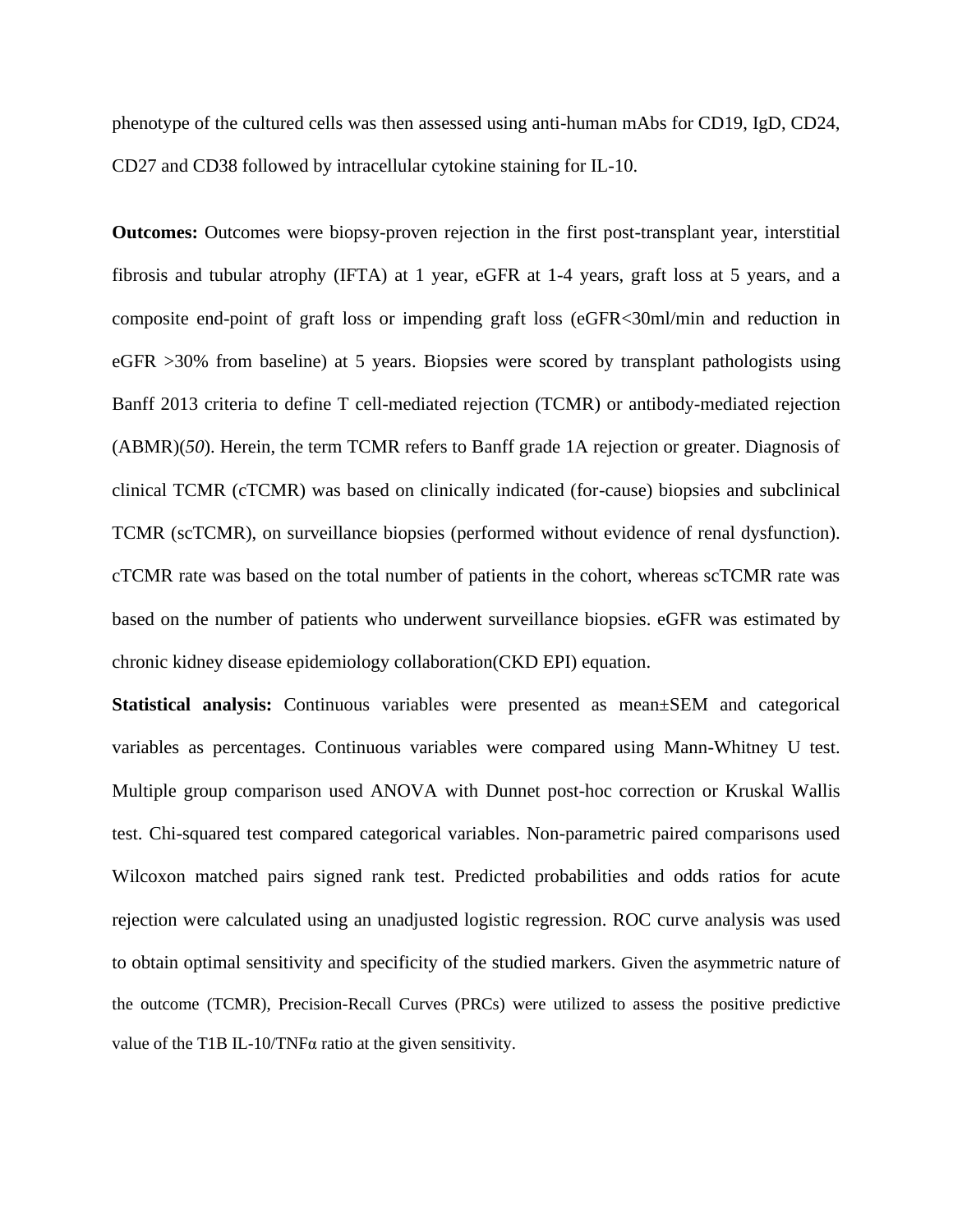Further, patients from the Training Set and the two validation sets were combined and stratified by key clinical variables including, age (classified as younger or older based on age greater or less than the median); gender (male or female); ethnicity (Caucasian or others); donor source (live vs. deceased (including both brain dead and circulatory dead donors)); HLA mismatches (classified as higher or lower based on values greater or less than the median); induction immunosuppression (Thymoglobulin or Basiliximab); DGF (DGF or primary graft function); DSA in the first post-transplant year (detected or not detected); serum creatinine at 3mos (classified as higher or lower based on values greater or less than the median); CMV (more than 5000 copies/ml) or BK viremia (more than 10000 copies /ml) by PCR; and calcineurin inhibitor (CNI) adherence assessed by the measurement of CNI intra-patient variability (IPV), as previously described(*55-57*). A CNI-IPV cut-off value of >35% was used to define nonadherence, as described previously(*27*). Odds ratio (OR) and predicted probability for TCMR was calculated using T1B IL-10/TNFα ratio at 3 months as a continuous variable by logistic regression and ROC curve analysis performed for each of the above-mentioned strata.

Renal function assessed by eGFR was compared longitudinally between the high- and the lowrisk patients using repeated measures ANOVA (analysis of variance) with Geisser Greenhouse correction. eGFR values at different time points were compared between the groups by Sidak post-hoc test. Random missing values of eGFR were addressed by multiple imputation (5 imputations). Overall graft loss, death censored graft loss and a composite endpoint of graft loss and impending graft loss were analyzed by the Kaplan-Meier method and survival curves were compared between high- and low-risk patients by Log-Rank test. Impending graft loss was defined as eGFR of <30ml/min and a > 30% decline in eGFR from the baseline at 3 months(*27*). In a multivariable Cox proportional hazards model, the hazard for graft loss with each unit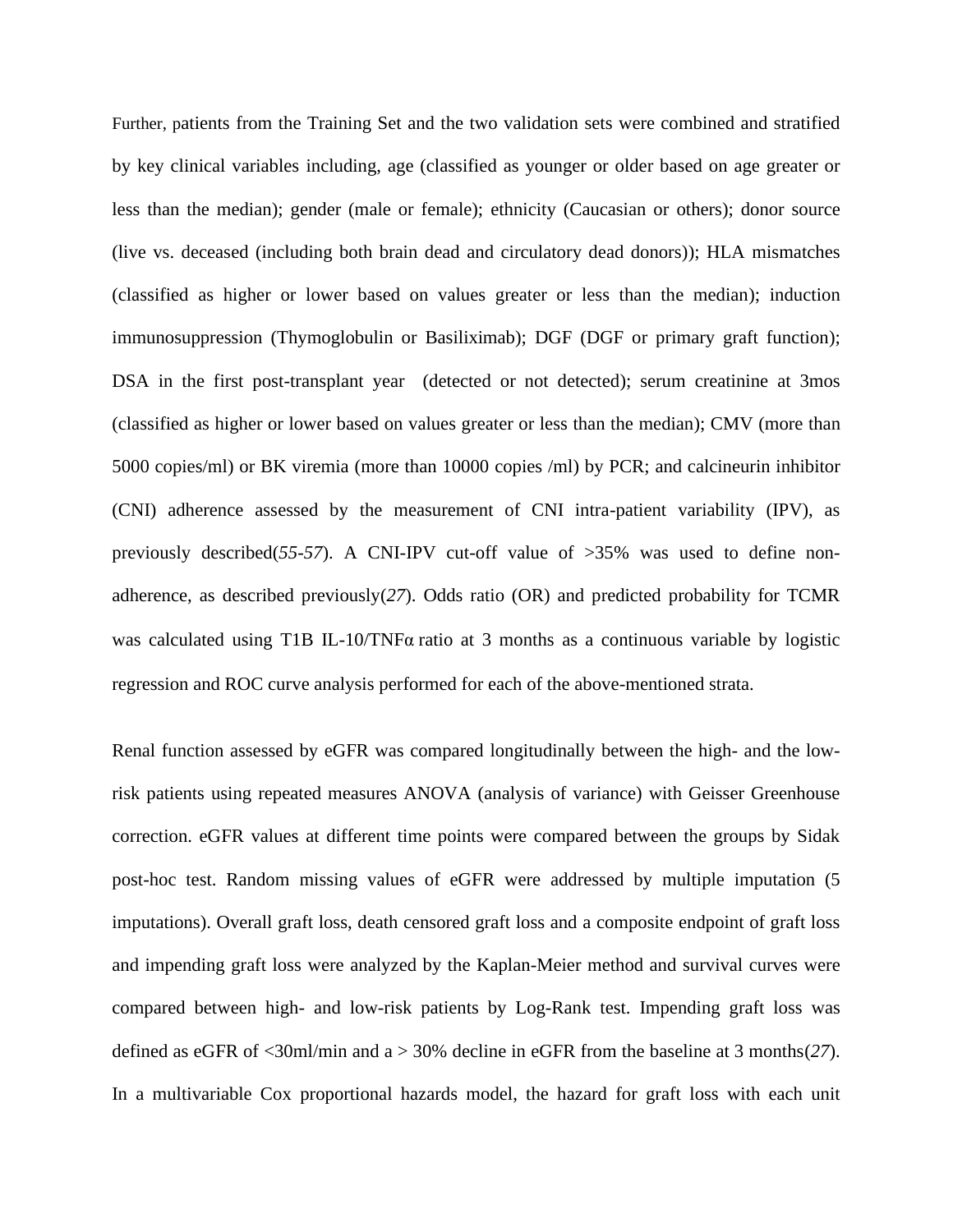increase in the biomarker value was analyzed independent of eGFR, DSA and DGF (factors commonly associated with poor graft outcomes).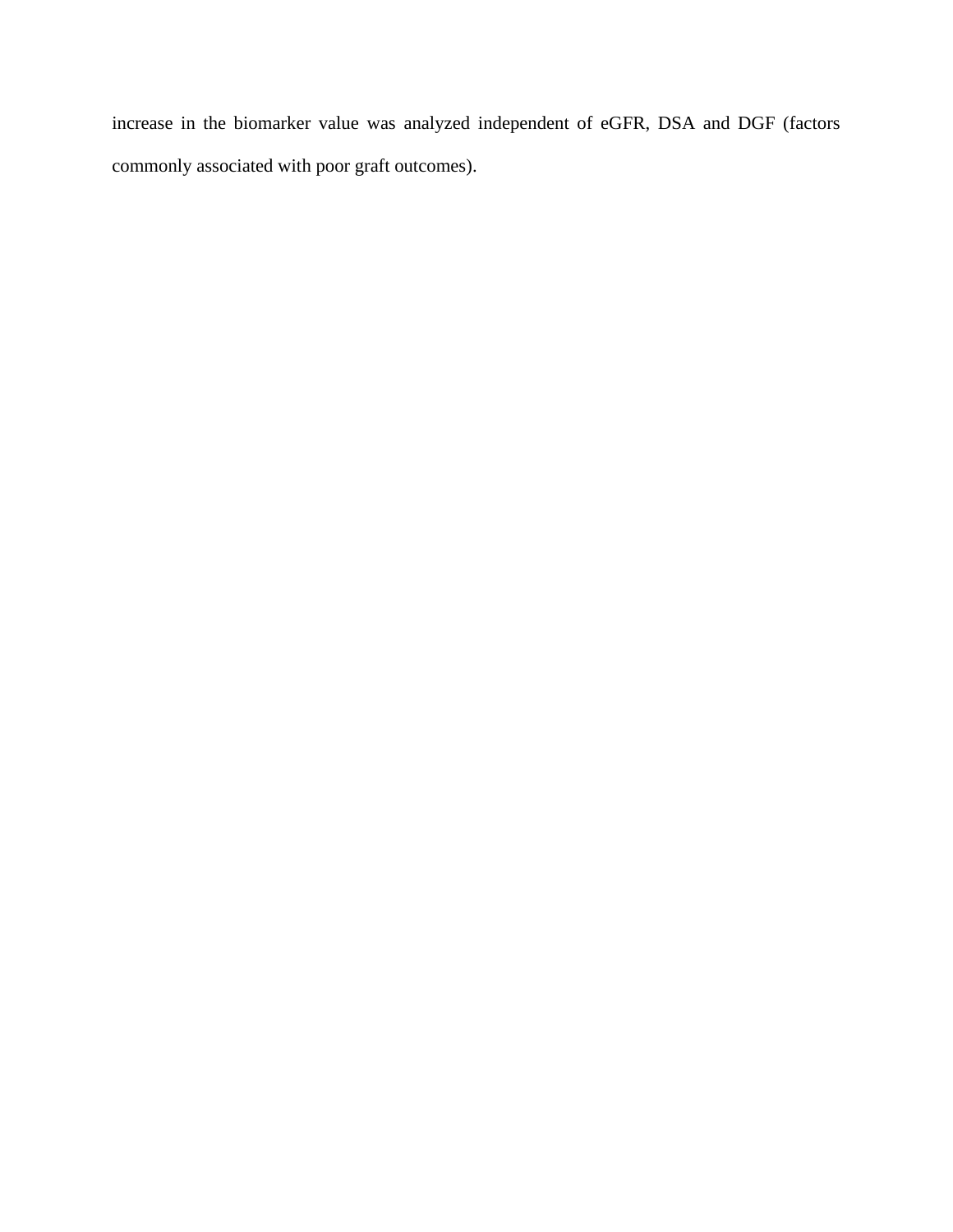#### **Supplementary Materials:**

Fig. S1. TCMR and five-year death censored graft survival (GS).

Fig. S2. Longitudinal analysis of proportion of total B cells, B cell subsets, and their Interleukin (IL)-10/tumor necrosis factor alpha (TNFα) ratios over time.

Fig. S3. IL-10/TNFα ratio in indicated B cell subsets at 3 months in patients with and without evidence of TCMR.

Fig. S4. T1B IL-10/TNFα ratio according to TCMR type or grade.

Fig. S5. Rate of TCMR at various T1B IL-10/TNFα ratio cut-offs in the Training Set.

Fig. S6. Precision Recall Curves for Training and Internal Validation Sets.

Fig. S7. Concurrent or later T Cell Mediated Rejection (TCMR) and T1B IL-10/TNFα ratio in Training and Validation Sets.

Fig. S8. T1B IL-10/TNFα ratio and TCMR in the External Validation Set.

Fig. S9. T1B IL-10/TNFα ratio in patients with and without donor-specific antibodies (DSA).

Fig. S10. T1B IL-10/TNFα ratio in patients with and without opportunistic viral infections (CMV or BKV).

Fig. S11. Coefficient of Variation (CV) for the determination of B cell subsets and T1B IL-10/TNFα ratio.

Fig. S12. T1B IL-10/TNFα ratio and IFTA at 1 year.

Fig. S13. Association between T1B IL-10/TNFα ratio and long-term clinical outcomes in patients without early TCMR.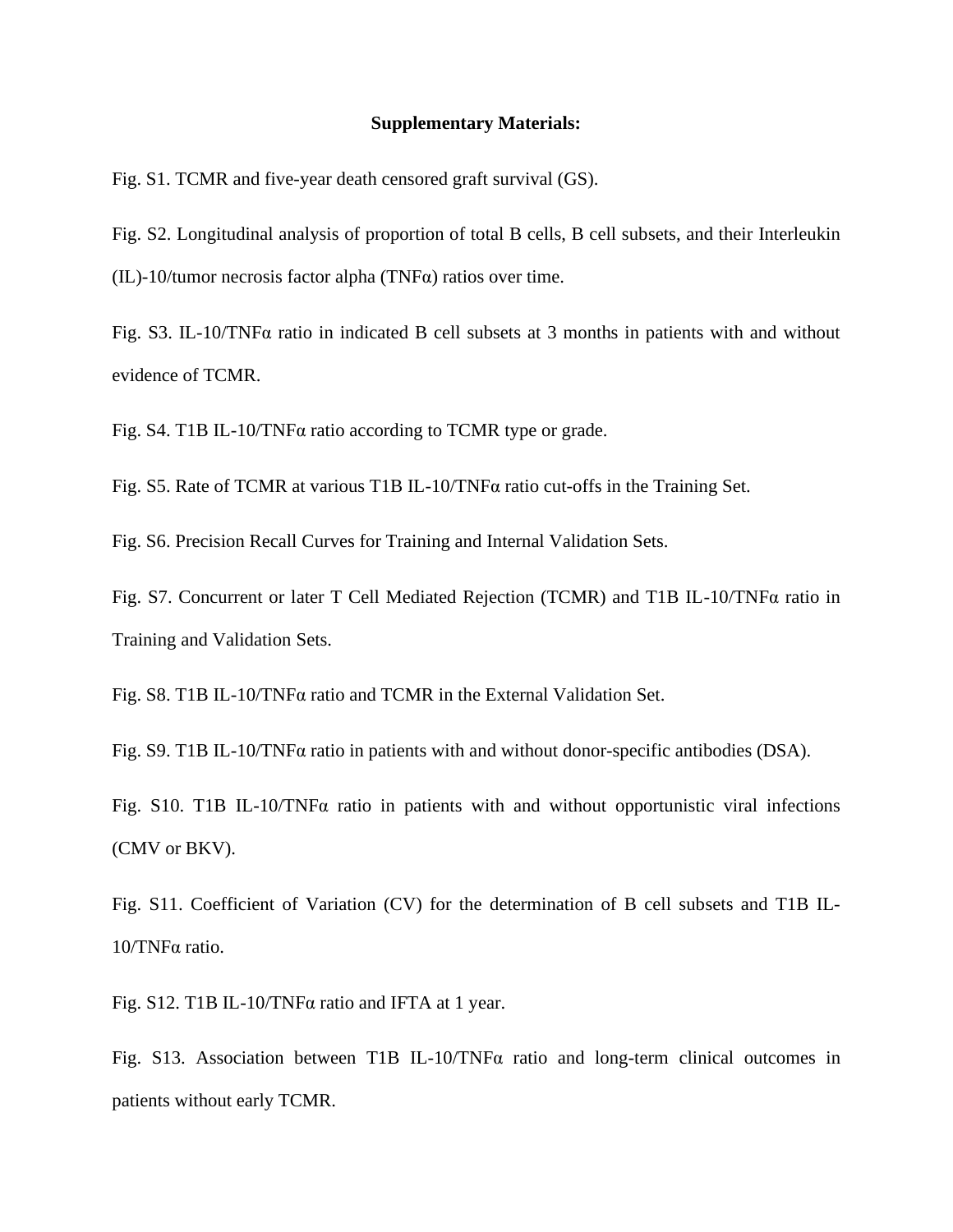Fig. S14. The effect of B cell depletion on CD4<sup>+</sup> T cell cytokines in high- and low-risk patients.

Fig. S15. Effect of anti-TNFα on B cell subset IL-10/TNFα ratios.

Fig. S16. Effect of anti-TNFα on B cell subset IL-6, GM-CSF and IL-12 expression.

Fig. S17. Effect of anti-TNF $\alpha$  on B cell regulatory activity.

Fig. S18. Effect of anti-TNFα treatment on B cell differentiation into plasmablasts ex vivo.

Fig. S19. Gating strategy for T1B cells.

Fig. S20. IL-10/TNFα ratio in B cells and B cell subsets.

Table S1. Baseline characteristics of the study cohort versus patients who did not participate.

Table S2. Logistic regression, B cell parameters, and TCMR .

Table S3. Baseline characteristics of the External Validation Set.

Table S4. Multivariable analysis of T1B IL-10/TNFα ratio and graft outcomes.

Data File S1. Raw data for main figures and supplementary figures.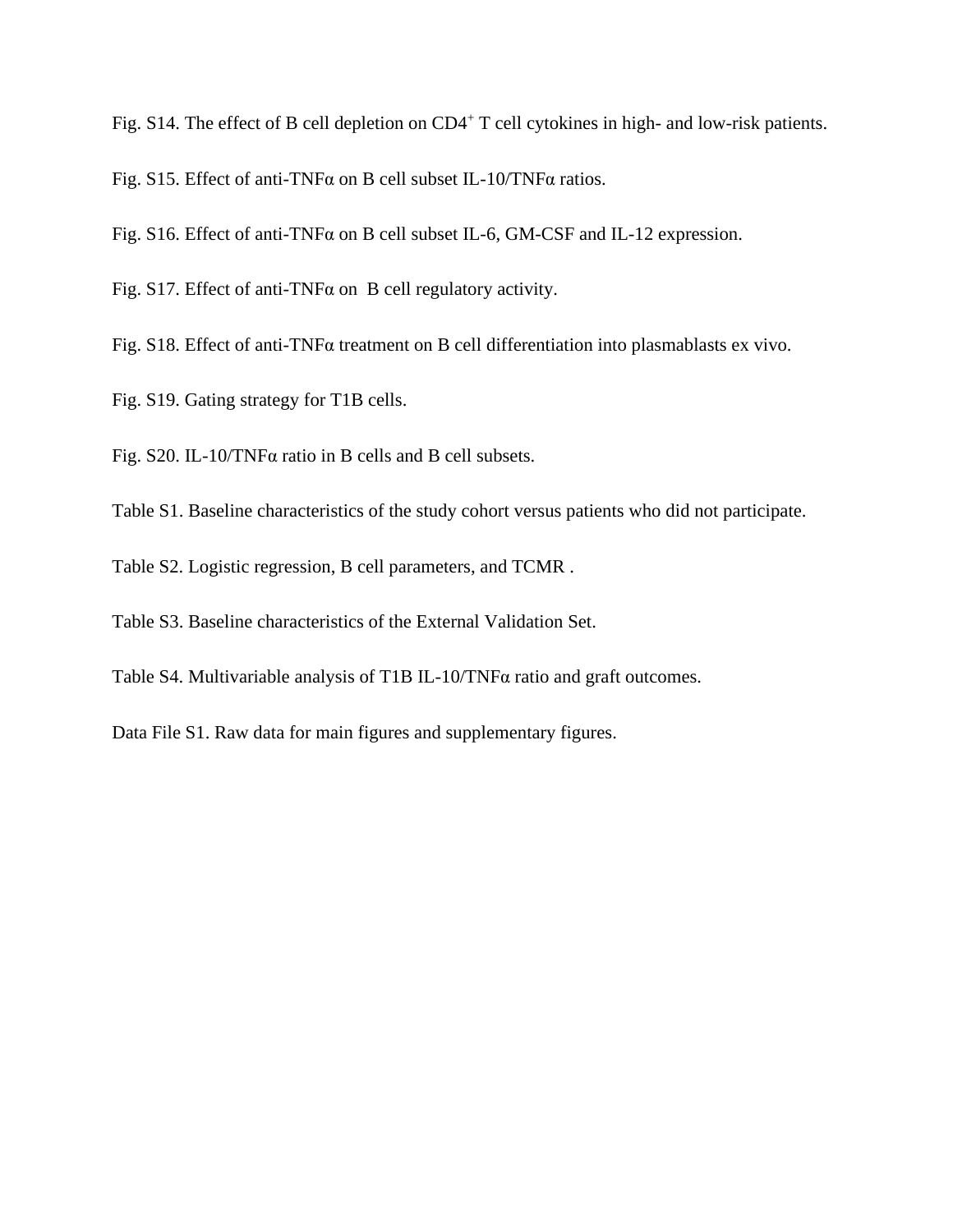# **References:**

- 1. K. E. Lamb, S. Lodhi, H. U. Meier-Kriesche, Long-term renal allograft survival in the United States: a critical reappraisal. *Am J Transplant* **11**, 450-462 (2011); published online EpubMar (10.1111/j.1600-6143.2010.03283.x).
- 2. S. Shishido, H. Asanuma, H. Nakai, Y. Mori, H. Satoh, I. Kamimaki, H. Hataya, M. Ikeda, M. Honda, A. Hasegawa, The impact of repeated subclinical acute rejection on the progression of chronic allograft nephropathy. *J Am Soc Nephrol* **14**, 1046-1052 (2003); published online EpubApr (10.1097/01.asn.0000056189.02819.32).
- 3. S. Gourishankar, R. Leduc, J. Connett, J. M. Cecka, F. Cosio, A. Fieberg, R. Gaston, P. Halloran, L. Hunsicker, B. Kasiske, D. Rush, J. Grande, R. Mannon, A. Matas, Pathological and clinical characterization of the 'troubled transplant': data from the DeKAF study. *Am J Transplant* **10**, 324-330 (2010); published online EpubFeb (10.1111/j.1600-6143.2009.02954.x).
- 4. J. Kurtkoti, V. Sakhuja, K. Sud, M. Minz, R. Nada, H. S. Kohli, K. L. Gupta, K. Joshi, V. Jha, The utility of 1- and 3-month protocol biopsies on renal allograft function: a randomized controlled study. *Am J Transplant* **8**, 317-323 (2008); published online EpubFeb (10.1111/j.1600-6143.2007.02049.x).
- 5. A. Loupy, D. Vernerey, C. Tinel, O. Aubert, J. P. Duong van Huyen, M. Rabant, J. Verine, D. Nochy, J. P. Empana, F. Martinez, D. Glotz, X. Jouven, C. Legendre, C. Lefaucheur, Subclinical rejection phenotypes at 1 year post-transplant and outcome of kidney allografts. *J Am Soc Nephrol* **26**, 1721-1731 (2015); published online EpubJul (10.1681/ASN.2014040399).
- 6. D. N. Rush, P. Nickerson, J. R. Jeffery, R. M. McKenna, P. C. Grimm, J. Gough, Protocol biopsies in renal transplantation: research tool or clinically useful? *Curr Opin Nephrol Hypertens* **7**, 691-694 (1998); published online EpubNov (10.1097/00041552- 199811000-00012).
- 7. B. Kaplan, J. Schold, H. U. Meier-Kriesche, Poor predictive value of serum creatinine for renal allograft loss. *Am J Transplant* **3**, 1560-1565 (2003); published online EpubDec (10.1046/j.1600-6135.2003.00275.x).
- 8. A. Loupy, C. Lefaucheur, D. Vernerey, C. Prugger, J. P. Duong van Huyen, N. Mooney, C. Suberbielle, V. Fremeaux-Bacchi, A. Mejean, F. Desgrandchamps, D. Anglicheau, D. Nochy, D. Charron, J. P. Empana, M. Delahousse, C. Legendre, D. Glotz, G. S. Hill, A. Zeevi, X. Jouven, Complement-binding anti-HLA antibodies and kidney-allograft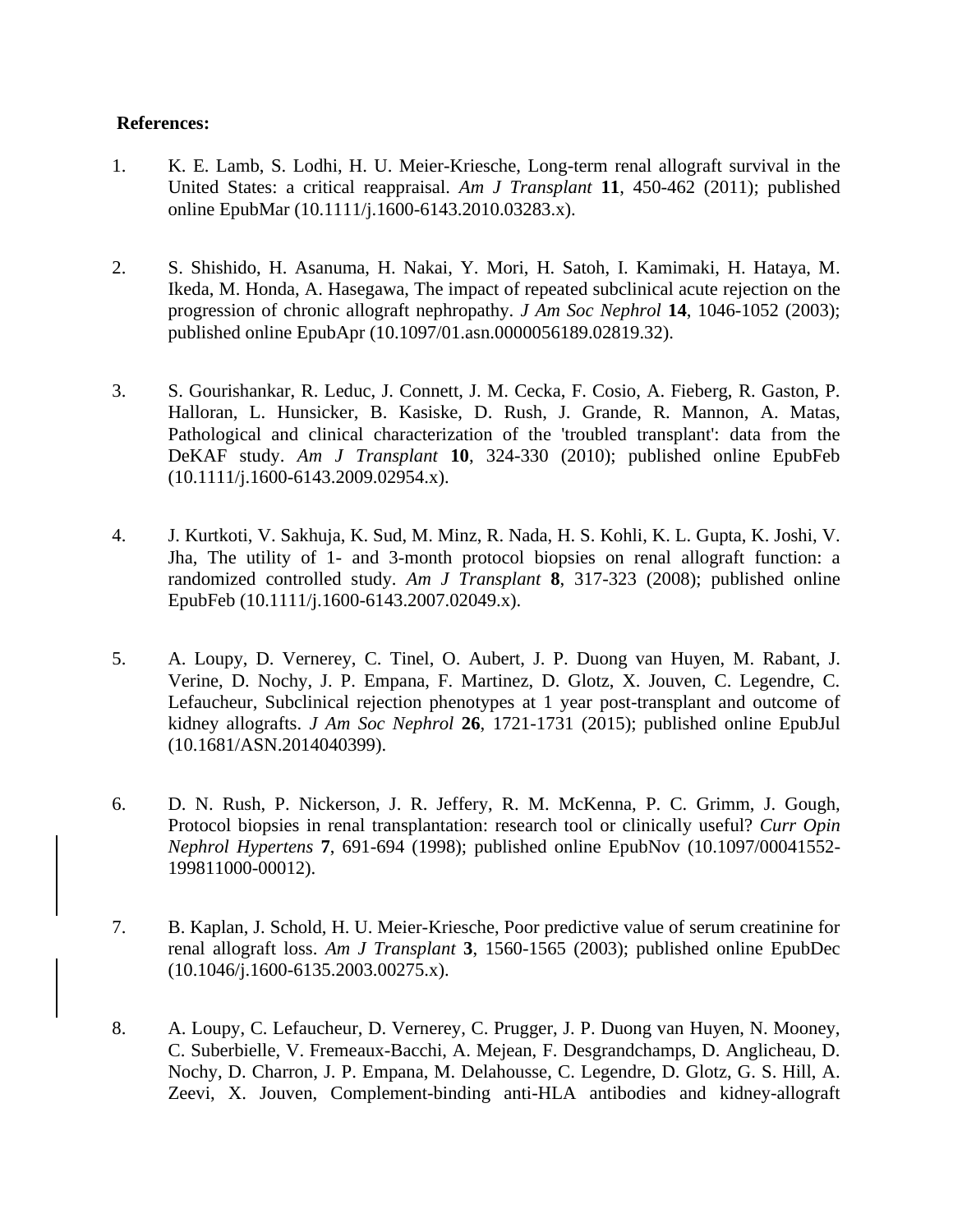survival. *N Engl J Med* **369**, 1215-1226 (2013); published online EpubSep 26 (10.1056/NEJMoa1302506).

- 9. M. Suthanthiran, J. E. Schwartz, R. Ding, M. Abecassis, D. Dadhania, B. Samstein, S. J. Knechtle, J. Friedewald, Y. T. Becker, V. K. Sharma, N. M. Williams, C. S. Chang, C. Hoang, T. Muthukumar, P. August, K. S. Keslar, R. L. Fairchild, D. E. Hricik, P. S. Heeger, L. Han, J. Liu, M. Riggs, D. N. Ikle, N. D. Bridges, A. Shaked, I. Clinical Trials in Organ Transplantation 04 Study, Urinary-cell mRNA profile and acute cellular rejection in kidney allografts. *N Engl J Med* **369**, 20-31 (2013); published online EpubJul 4 (10.1056/NEJMoa1215555).
- 10. S. Roedder, T. Sigdel, N. Salomonis, S. Hsieh, H. Dai, O. Bestard, D. Metes, A. Zeevi, A. Gritsch, J. Cheeseman, C. Macedo, R. Peddy, M. Medeiros, F. Vincenti, N. Asher, O. Salvatierra, R. Shapiro, A. Kirk, E. F. Reed, M. M. Sarwal, The kSORT assay to detect renal transplant patients at high risk for acute rejection: results of the multicenter AART study. *PLoS Med* **11**, e1001759 (2014); published online EpubNov (10.1371/journal.pmed.1001759).
- 11. D. E. Hricik, P. Nickerson, R. N. Formica, E. D. Poggio, D. Rush, K. A. Newell, J. Goebel, I. W. Gibson, R. L. Fairchild, M. Riggs, K. Spain, D. Ikle, N. D. Bridges, P. S. Heeger, C.-. consortium, Multicenter validation of urinary CXCL9 as a risk-stratifying biomarker for kidney transplant injury. *Am J Transplant* **13**, 2634-2644 (2013); published online EpubOct (10.1111/ajt.12426).
- 12. J. J. Friedewald, S. M. Kurian, R. L. Heilman, T. C. Whisenant, E. D. Poggio, C. Marsh, P. Baliga, J. Odim, M. M. Brown, D. N. Ikle, B. D. Armstrong, J. I. Charette, S. S. Brietigam, N. Sustento-Reodica, L. Zhao, M. Kandpal, D. R. Salomon, M. M. Abecassis, T. Clinical Trials in Organ, Development and clinical validity of a novel blood-based molecular biomarker for subclinical acute rejection following kidney transplant. *Am J Transplant* **19**, 98-109 (2019); published online EpubJan (10.1111/ajt.15011).
- 13. W. Zhang, Z. Yi, K. L. Keung, H. Shang, C. Wei, P. Cravedi, Z. Sun, C. Xi, C. Woytovich, S. Farouk, W. Huang, K. Banu, L. Gallon, C. N. Magee, N. Najafian, M. Samaniego, A. Djamali, S. I. Alexander, I. A. Rosales, R. N. Smith, J. Xiang, E. Lerut, D. Kuypers, M. Naesens, P. J. O'Connell, R. Colvin, M. C. Menon, B. Murphy, A Peripheral Blood Gene Expression Signature to Diagnose Subclinical Acute Rejection. *J Am Soc Nephrol* **30**, 1481-1494 (2019); published online EpubAug (10.1681/ASN.2018111098).
- 14. W. Zhang, Z. Yi, C. Wei, K. L. Keung, Z. Sun, C. Xi, C. Woytovich, S. Farouk, L. Gallon, M. C. Menon, C. Magee, N. Najafian, M. D. Samaniego, A. Djamali, S. I. Alexander, I. A. Rosales, R. N. Smith, P. J. O'Connell, R. Colvin, P. Cravedi, B. Murphy,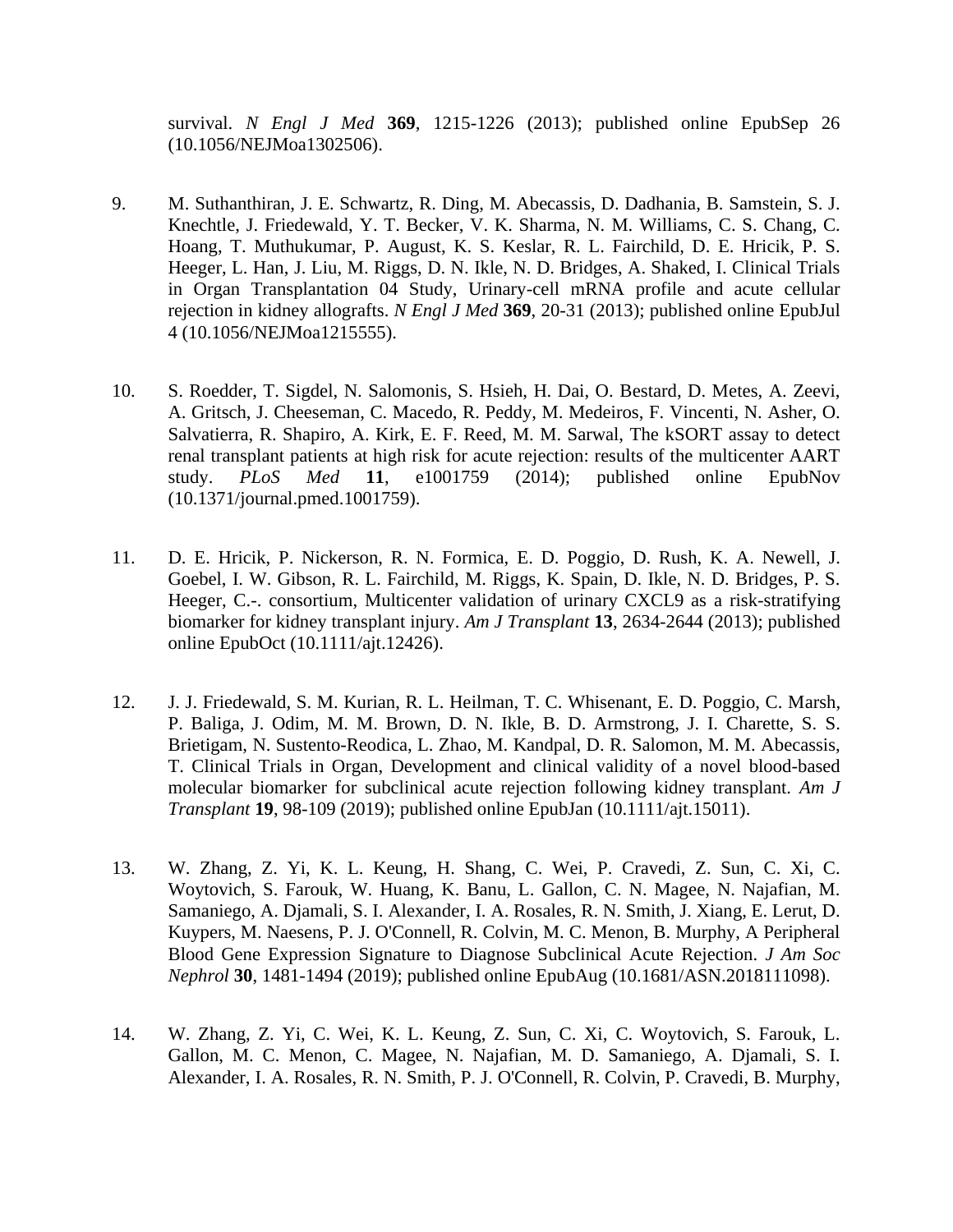Pretransplant transcriptomic signature in peripheral blood predicts early acute rejection. *JCI Insight* **4**, (2019); published online EpubJun 6 (10.1172/jci.insight.127543).

- 15. J. Y. C. Yang, R. D. Sarwal, T. K. Sigdel, I. Damm, B. Rosenbaum, J. M. Liberto, C. Chan-On, J. M. Arreola-Guerra, J. Alberu, F. Vincenti, M. M. Sarwal, A urine score for noninvasive accurate diagnosis and prediction of kidney transplant rejection. *Sci Transl Med* **12**, (2020); published online EpubMar 18 (10.1126/scitranslmed.aba2501).
- 16. S. Fillatreau, C. H. Sweenie, M. J. McGeachy, D. Gray, S. M. Anderton, B cells regulate autoimmunity by provision of IL-10. *Nat Immunol* **3**, 944-950 (2002); published online EpubOct (10.1038/ni833).
- 17. K. Mohib, A. Cherukuri, D. M. Rothstein, Regulatory B cells and transplantation: almost prime time? *Curr Opin Organ Transplant* **23**, 524-532 (2018); published online EpubOct (10.1097/MOT.0000000000000559).
- 18. C. Mauri, A. Bosma, Immune regulatory function of B cells. *Annu Rev Immunol* **30**, 221- 241 (2012)10.1146/annurev-immunol-020711-074934).
- 19. P. Neves, V. Lampropoulou, E. Calderon-Gomez, T. Roch, U. Stervbo, P. Shen, A. A. Kuhl, C. Loddenkemper, M. Haury, S. A. Nedospasov, S. H. Kaufmann, U. Steinhoff, D. P. Calado, S. Fillatreau, Signaling via the MyD88 adaptor protein in B cells suppresses protective immunity during Salmonella typhimurium infection. *Immunity* **33**, 777-790 (2010); published online EpubNov 24 (10.1016/j.immuni.2010.10.016).
- 20. E. C. Rosser, C. Mauri, Regulatory B cells: origin, phenotype, and function. *Immunity* **42**, 607-612 (2015); published online EpubApr 21 (10.1016/j.immuni.2015.04.005).
- 21. P. Shen, S. Fillatreau, Antibody-independent functions of B cells: a focus on cytokines. *Nat Rev Immunol* **15**, 441-451 (2015); published online EpubJul (10.1038/nri3857).
- 22. A. Cherukuri, D. M. Rothstein, B. Clark, C. R. Carter, A. Davison, M. Hernandez-Fuentes, E. Hewitt, A. D. Salama, R. J. Baker, Immunologic human renal allograft injury associates with an altered IL-10/TNF-alpha expression ratio in regulatory B cells. *J Am Soc Nephrol* **25**, 1575-1585 (2014); published online EpubJul (10.1681/ASN.2013080837).
- 23. A. Cherukuri, A. D. Salama, C. R. Carter, D. Landsittel, G. Arumugakani, B. Clark, D. M. Rothstein, R. J. Baker, Reduced human transitional B cell T1/T2 ratio is associated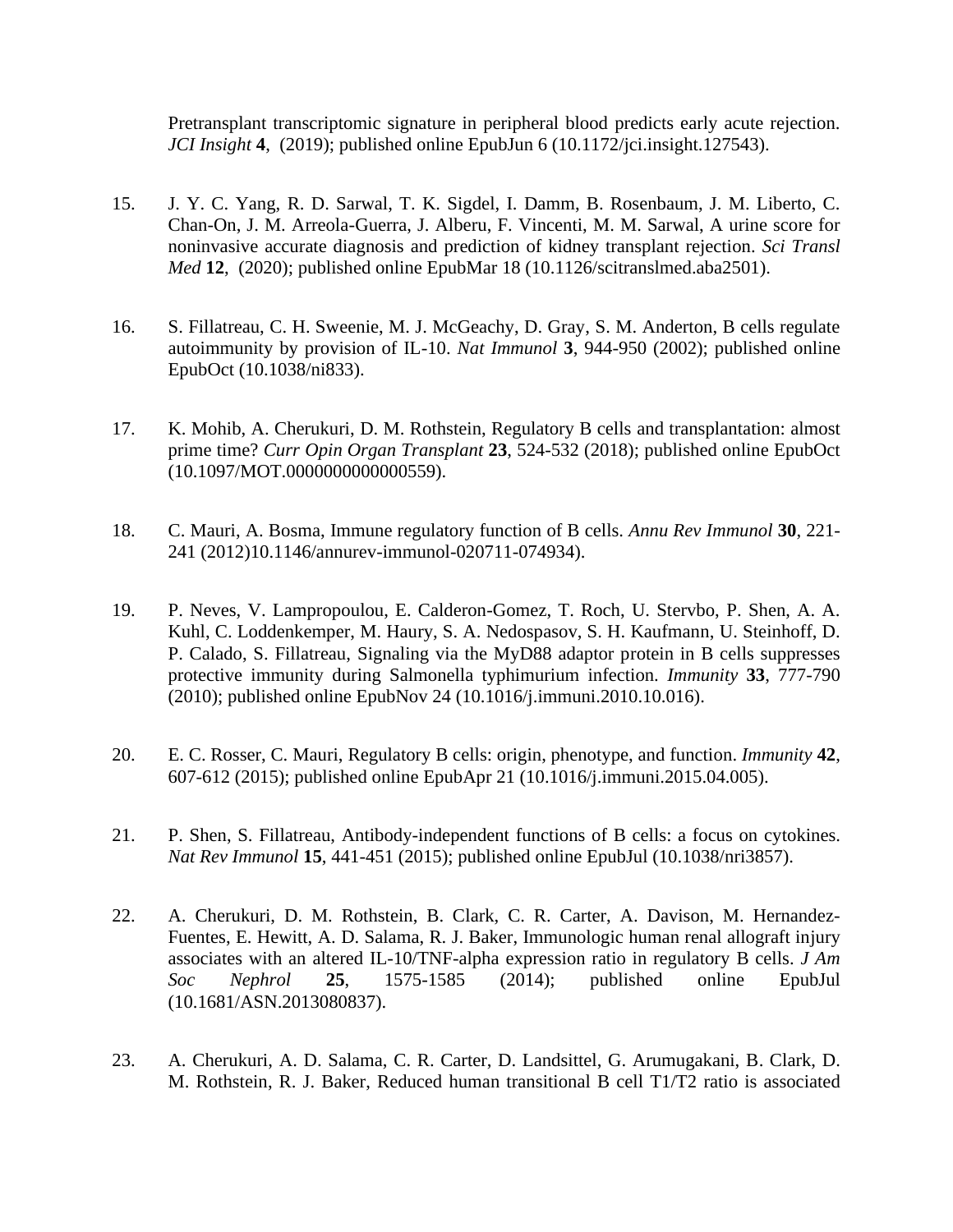with subsequent deterioration in renal allograft function. *Kidney Int* **91**, 183-195 (2017); published online EpubJan (10.1016/j.kint.2016.08.028).

- 24. P. A. Blair, L. Y. Norena, F. Flores-Borja, D. J. Rawlings, D. A. Isenberg, M. R. Ehrenstein, C. Mauri, CD19(+)CD24(hi)CD38(hi) B cells exhibit regulatory capacity in healthy individuals but are functionally impaired in systemic Lupus Erythematosus patients. *Immunity* **32**, 129-140 (2010); published online EpubJan 29 (10.1016/j.immuni.2009.11.009).
- 25. P. A. Clayton, S. P. McDonald, G. R. Russ, S. J. Chadban, Long-Term Outcomes after Acute Rejection in Kidney Transplant Recipients: An ANZDATA Analysis. *J Am Soc Nephrol* **30**, 1697-1707 (2019); published online EpubSep (10.1681/ASN.2018111101).
- 26. H. Ekberg, H. Tedesco-Silva, A. Demirbas, S. Vitko, B. Nashan, A. Gurkan, R. Margreiter, C. Hugo, J. M. Grinyo, U. Frei, Y. Vanrenterghem, P. Daloze, P. F. Halloran, E. L.-S. Study, Reduced exposure to calcineurin inhibitors in renal transplantation. *N Engl J Med* **357**, 2562-2575 (2007); published online EpubDec 20 (10.1056/NEJMoa067411).
- 27. A. Cherukuri, R. Mehta, A. Sharma, P. Sood, A. Zeevi, A. D. Tevar, D. M. Rothstein, S. Hariharan, Post-transplant donor specific antibody is associated with poor kidney transplant outcomes only when combined with both T-cell-mediated rejection and nonadherence. *Kidney Int* **96**, 202-213 (2019); published online EpubJul (10.1016/j.kint.2019.01.033).
- 28. C. Puttarajappa, R. Shapiro, H. P. Tan, Antibody-mediated rejection in kidney transplantation: a review. *J Transplant* **2012**, 193724 (2012)10.1155/2012/193724).
- 29. S. Davis, J. E. Cooper, Acute antibody-mediated rejection in kidney transplant recipients. *Transplant Rev (Orlando)* **31**, 47-54 (2017); published online EpubJan (10.1016/j.trre.2016.10.004).
- 30. Z. C. Cui, Allowable limit of error in clinical chemistry quality control. *Clin Chem* **35**, 630-631 (1989); published online EpubApr [\(10.1093/clinchem/35.4.630\)](https://doi.org/10.1093/clinchem/35.4.630).
- 31. C. Wiebe, I. W. Gibson, T. D. Blydt-Hansen, M. Karpinski, J. Ho, L. J. Storsley, A. Goldberg, P. E. Birk, D. N. Rush, P. W. Nickerson, Evolution and clinical pathologic correlations of de novo donor-specific HLA antibody post kidney transplant. *Am J Transplant* **12**, 1157-1167 (2012); published online EpubMay (10.1111/j.1600- 6143.2012.04013.x).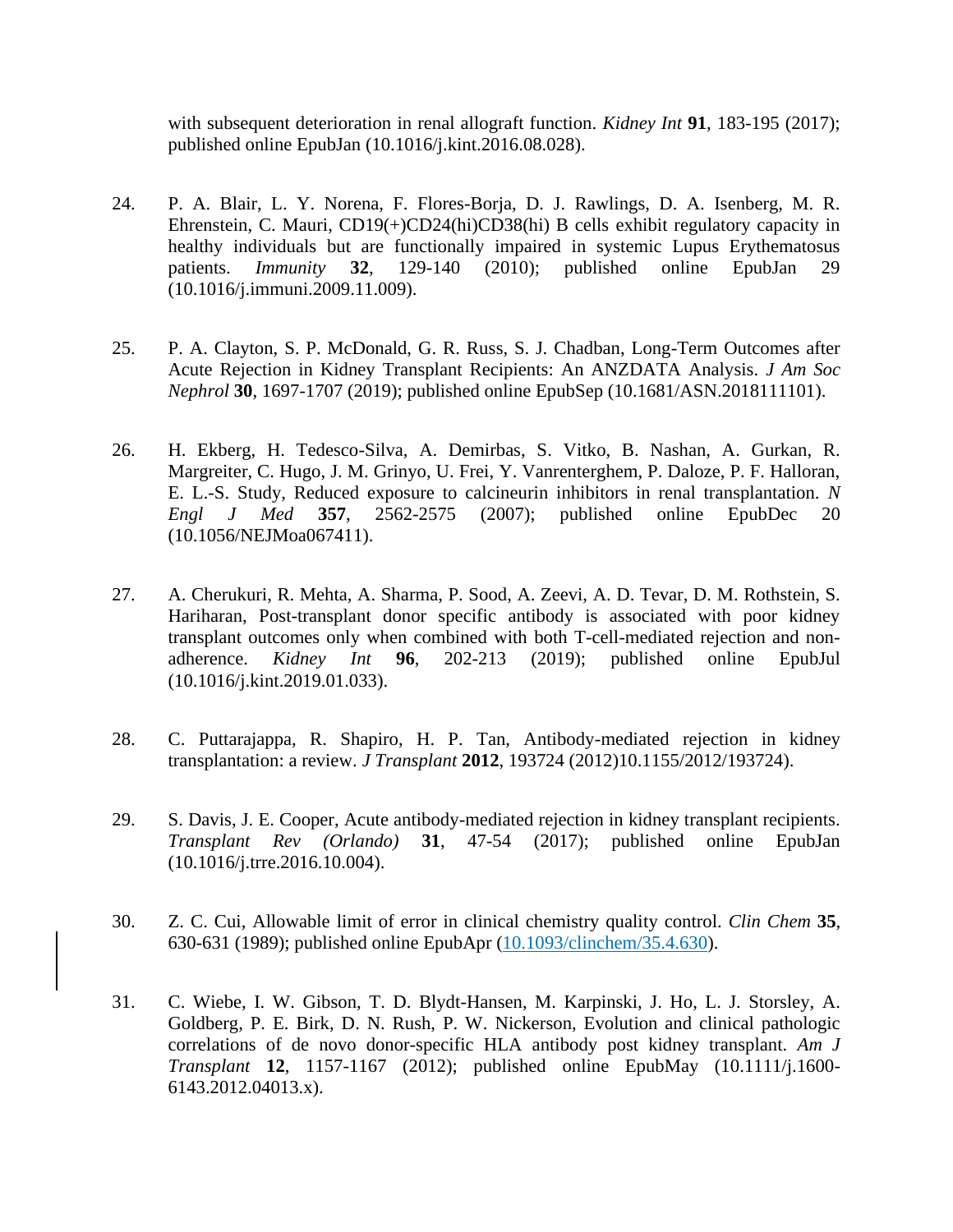- 32. Q. Ding, M. Yeung, G. Camirand, Q. Zeng, H. Akiba, H. Yagita, G. Chalasani, M. H. Sayegh, N. Najafian, D. M. Rothstein, Regulatory B cells are identified by expression of TIM-1 and can be induced through TIM-1 ligation to promote tolerance in mice. *The Journal of clinical investigation* **121**, 3645-3656 (2011); published online EpubSep (10.1172/JCI46274).
- 33. R. Li, A. Rezk, Y. Miyazaki, E. Hilgenberg, H. Touil, P. Shen, C. S. Moore, L. Michel, F. Althekair, S. Rajasekharan, J. L. Gommerman, A. Prat, S. Fillatreau, A. Bar-Or, B. c. i. M. S. T. Canadian, Proinflammatory GM-CSF-producing B cells in multiple sclerosis and B cell depletion therapy. *Sci Transl Med* **7**, 310ra166 (2015); published online EpubOct 21 (10.1126/scitranslmed.aab4176).
- 34. A. C. Lino, T. Dorner, A. Bar-Or, S. Fillatreau, Cytokine-producing B cells: a translational view on their roles in human and mouse autoimmune diseases. *Immunol Rev* **269**, 130-144 (2016); published online EpubJan (10.1111/imr.12374).
- 35. Q. Ding, K. Mohib, V. K. Kuchroo, D. M. Rothstein, TIM-4 Identifies IFN-gamma-Expressing Proinflammatory B Effector 1 Cells That Promote Tumor and Allograft Rejection. *J Immunol* **199**, 2585-2595 (2017); published online EpubOct 1 (10.4049/jimmunol.1602107).
- 36. A. Cherukuri, K. Mohib, D.M. Rothstein., Regulatory B cells: TIM-1, Transplant Tolerance, and Rejection. *Immunological reviews*, (in press).
- 37. M. R. Clatworthy, C. J. Watson, G. Plotnek, V. Bardsley, A. N. Chaudhry, J. A. Bradley, K. G. Smith, B-cell-depleting induction therapy and acute cellular rejection. *N Engl J Med* **360**, 2683-2685 (2009); published online EpubJun 18 (10.1056/NEJMc0808481).
- 38. R. C. Starling, B. Armstrong, N. D. Bridges, H. Eisen, M. M. Givertz, A. G. Kfoury, J. Kobashigawa, D. Ikle, Y. Morrison, S. Pinney, J. Stehlik, S. Tripathi, M. H. Sayegh, A. Chandraker, C.-S. Investigators, Accelerated Allograft Vasculopathy With Rituximab After Cardiac Transplantation. *J Am Coll Cardiol* **74**, 36-51 (2019); published online EpubJul 9 (10.1016/j.jacc.2019.04.056).
- 39. K. Mohib, A. Cherukuri, Y. Zhou, Q. Ding, S. C. Watkins, D. M. Rothstein, Antigendependent interactions between regulatory B cells and T cells at the T:B border inhibit subsequent T cell interactions with DCs. *Am J Transplant* **20**, 52-63 (2020); published online EpubJan (10.1111/ajt.15546).
- 40. W. van de Veen, B. Stanic, G. Yaman, M. Wawrzyniak, S. Sollner, D. G. Akdis, B. Ruckert, C. A. Akdis, M. Akdis, IgG4 production is confined to human IL-10-producing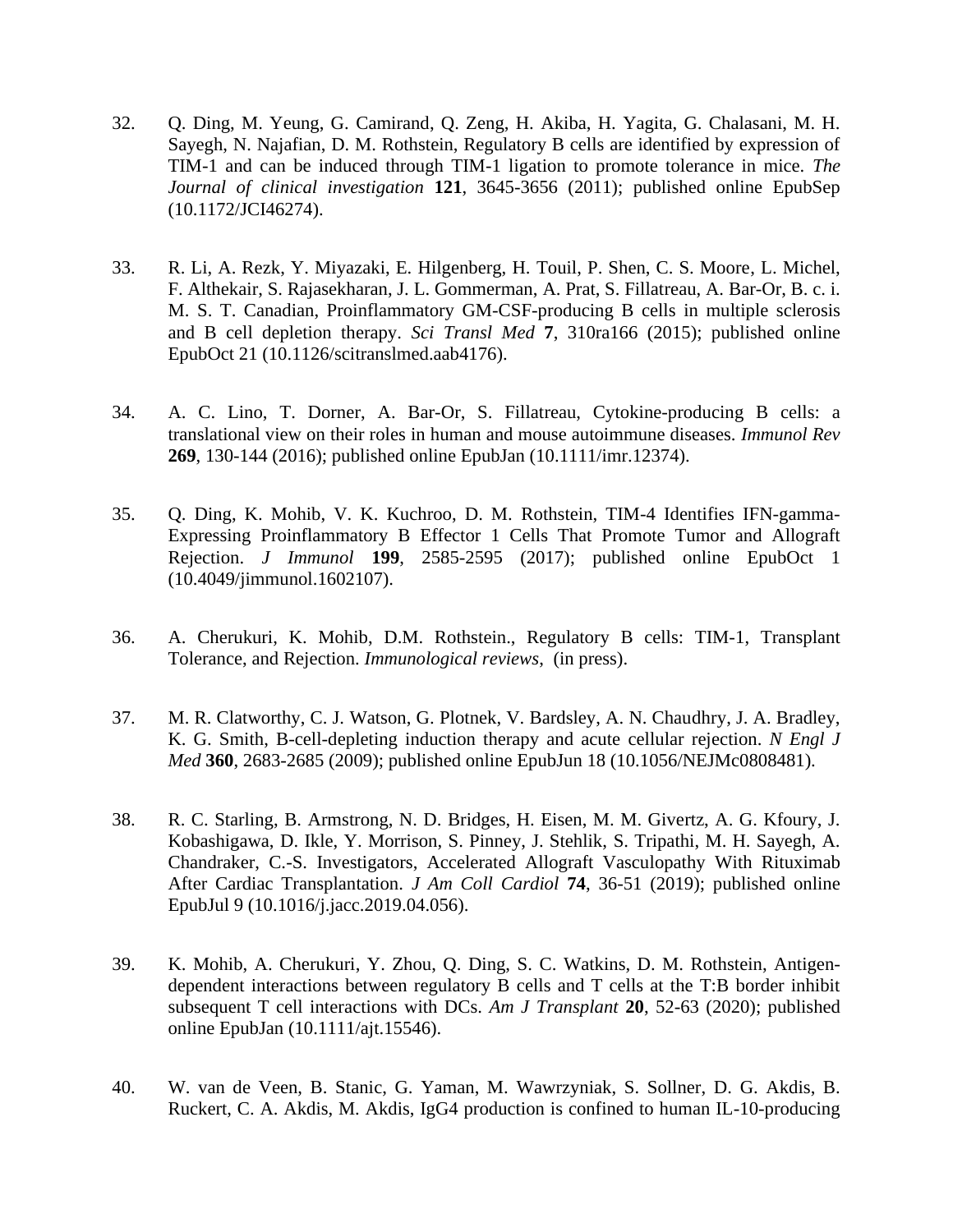regulatory B cells that suppress antigen-specific immune responses. *J Allergy Clin Immunol* **131**, 1204-1212 (2013); published online EpubApr (10.1016/j.jaci.2013.01.014).

- 41. O. Ticha, L. Moos, H. Wajant, I. Bekeredjian-Ding, Expression of Tumor Necrosis Factor Receptor 2 Characterizes TLR9-Driven Formation of Interleukin-10-Producing B Cells. *Front Immunol* **8**, 1951 (2017)10.3389/fimmu.2017.01951).
- 42. O. Aravena, A. Ferrier, M. Menon, C. Mauri, J. C. Aguillon, L. Soto, D. Catalan, TIM-1 defines a human regulatory B cell population that is altered in frequency and function in systemic sclerosis patients. *Arthritis Res Ther* **19**, 8 (2017); published online EpubJan 19 (10.1186/s13075-016-1213-9).
- 43. D. O. Griffin, T. L. Rothstein, Human "orchestrator" CD11b(+) B1 cells spontaneously secrete interleukin-10 and regulate T-cell activity. *Mol Med* **18**, 1003-1008 (2012); published online EpubSep 7 (10.2119/molmed.2012.00203).
- 44. Y. Iwata, T. Matsushita, M. Horikawa, D. J. Dilillo, K. Yanaba, G. M. Venturi, P. M. Szabolcs, S. H. Bernstein, C. M. Magro, A. D. Williams, R. P. Hall, E. W. St Clair, T. F. Tedder, Characterization of a rare IL-10-competent B-cell subset in humans that parallels mouse regulatory B10 cells. *Blood* **117**, 530-541 (2011); published online EpubJan 13 (10.1182/blood-2010-07-294249).
- 45. M. Chesneau, L. Michel, E. Dugast, A. Chenouard, D. Baron, A. Pallier, J. Durand, F. Braza, P. Guerif, D. A. Laplaud, J. P. Soulillou, M. Giral, N. Degauque, E. Chiffoleau, S. Brouard, Tolerant Kidney Transplant Patients Produce B Cells with Regulatory Properties. *J Am Soc Nephrol* **26**, 2588-2598 (2015); published online EpubOct (10.1681/ASN.2014040404).
- 46. M. Matsumoto, A. Baba, T. Yokota, H. Nishikawa, Y. Ohkawa, H. Kayama, A. Kallies, S. L. Nutt, S. Sakaguchi, K. Takeda, T. Kurosaki, Y. Baba, Interleukin-10-producing plasmablasts exert regulatory function in autoimmune inflammation. *Immunity* **41**, 1040- 1051 (2014); published online EpubDec 18 (10.1016/j.immuni.2014.10.016).
- 47. A. Cherukuri, Q. Ding, A. Sharma, K. Mohib, D. M. Rothstein, Regulatory and Effector B Cells: A New Path Toward Biomarkers and Therapeutic Targets to Improve Transplant Outcomes? *Clin Lab Med* **39**, 15-29 (2019); published online EpubMar (10.1016/j.cll.2018.10.011).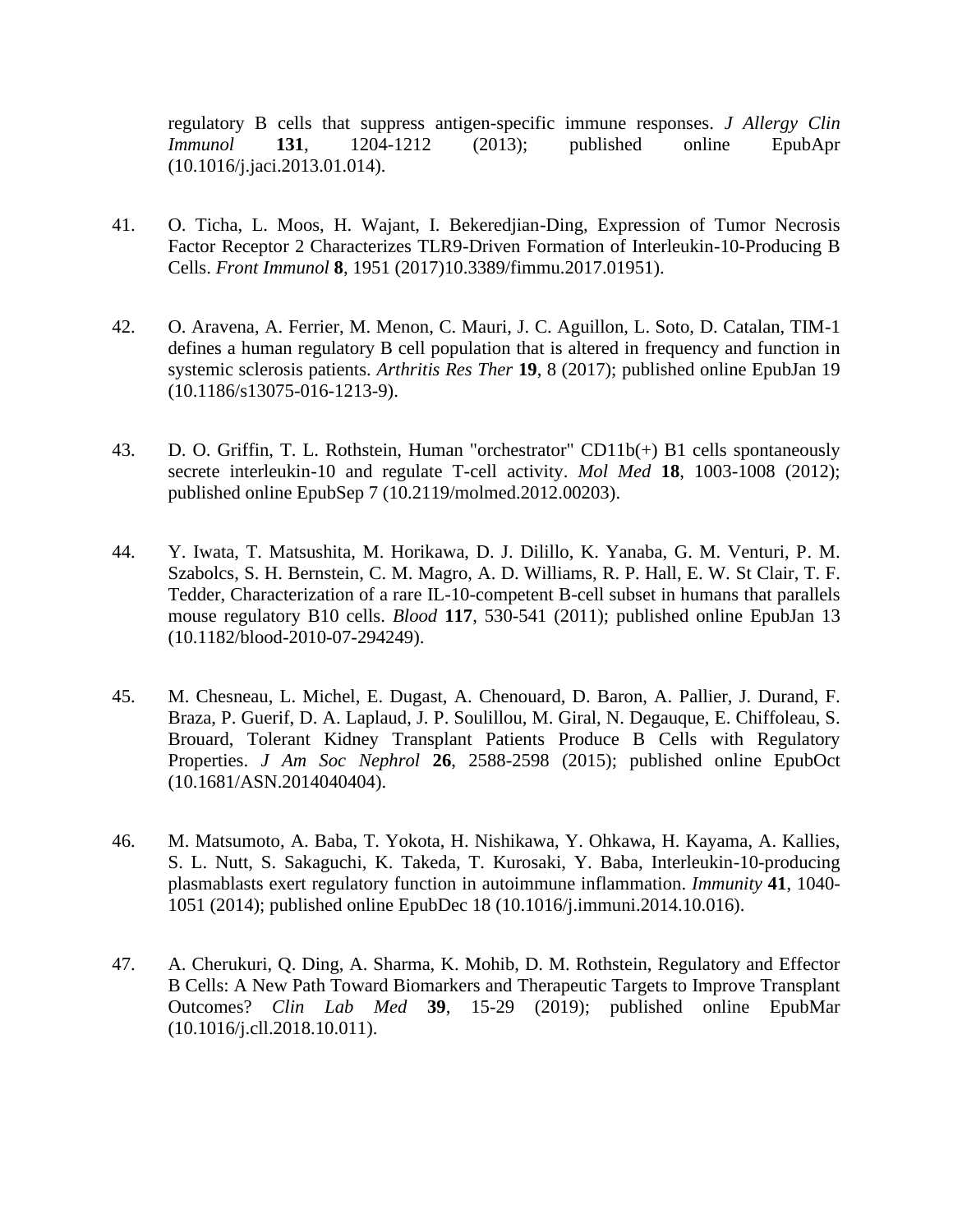- 48. Z. Banko, J. Pozsgay, T. Gati, B. Rojkovich, I. Ujfalussy, G. Sarmay, Regulatory B cells in rheumatoid arthritis: Alterations in patients receiving anti-TNF therapy. *Clin Immunol* **184**, 63-69 (2017); published online EpubNov (10.1016/j.clim.2017.05.012).
- 49. U. A. Gerlach, M. Koch, H. P. Muller, W. Veltzke-Schlieker, P. Neuhaus, A. Pascher, Tumor necrosis factor alpha inhibitors as immunomodulatory antirejection agents after intestinal transplantation. *Am J Transplant* **11**, 1041-1050 (2011); published online EpubMay (10.1111/j.1600-6143.2011.03497.x).
- 50. M. Haas, B. Sis, L. C. Racusen, K. Solez, D. Glotz, R. B. Colvin, M. C. Castro, D. S. David, E. David-Neto, S. M. Bagnasco, L. C. Cendales, L. D. Cornell, A. J. Demetris, C. B. Drachenberg, C. F. Farver, A. B. Farris, 3rd, I. W. Gibson, E. Kraus, H. Liapis, A. Loupy, V. Nickeleit, P. Randhawa, E. R. Rodriguez, D. Rush, R. N. Smith, C. D. Tan, W. D. Wallace, M. Mengel, c. Banff meeting report writing, Banff 2013 meeting report: inclusion of c4d-negative antibody-mediated rejection and antibody-associated arterial lesions. *Am J Transplant* **14**, 272-283 (2014); published online EpubFeb (10.1111/ajt.12590).
- 51. M. Naito, U. Hainz, U. E. Burkhardt, B. Fu, D. Ahove, K. E. Stevenson, M. Rajasagi, B. Zhu, A. Alonso, E. Witten, K. Matsuoka, D. Neuberg, J. S. Duke-Cohan, C. J. Wu, G. J. Freeman, CD40L-Tri, a novel formulation of recombinant human CD40L that effectively activates B cells. *Cancer Immunol Immunother* **62**, 347-357 (2013); published online EpubFeb (10.1007/s00262-012-1331-4).
- 52. A. Palanichamy, J. Barnard, B. Zheng, T. Owen, T. Quach, C. Wei, R. J. Looney, I. Sanz, J. H. Anolik, Novel human transitional B cell populations revealed by B cell depletion therapy. *J Immunol* **182**, 5982-5993 (2009); published online EpubMay 15 (10.4049/jimmunol.0801859).
- 53. D. Pinna, D. Corti, D. Jarrossay, F. Sallusto, A. Lanzavecchia, Clonal dissection of the human memory B-cell repertoire following infection and vaccination. *Eur J Immunol* **39**, 1260-1270 (2009); published online EpubMay (10.1002/eji.200839129).
- 54. M. Lucia, S. Luque, E. Crespo, E. Melilli, J. M. Cruzado, J. Martorell, M. Jarque, S. Gil-Vernet, A. Manonelles, J. M. Grinyo, O. Bestard, Preformed circulating HLA-specific memory B cells predict high risk of humoral rejection in kidney transplantation. *Kidney Int* **88**, 874-887 (2015); published online EpubOct (10.1038/ki.2015.205).
- 55. L. C. Borra, J. I. Roodnat, J. A. Kal, R. A. Mathot, W. Weimar, T. van Gelder, High within-patient variability in the clearance of tacrolimus is a risk factor for poor long-term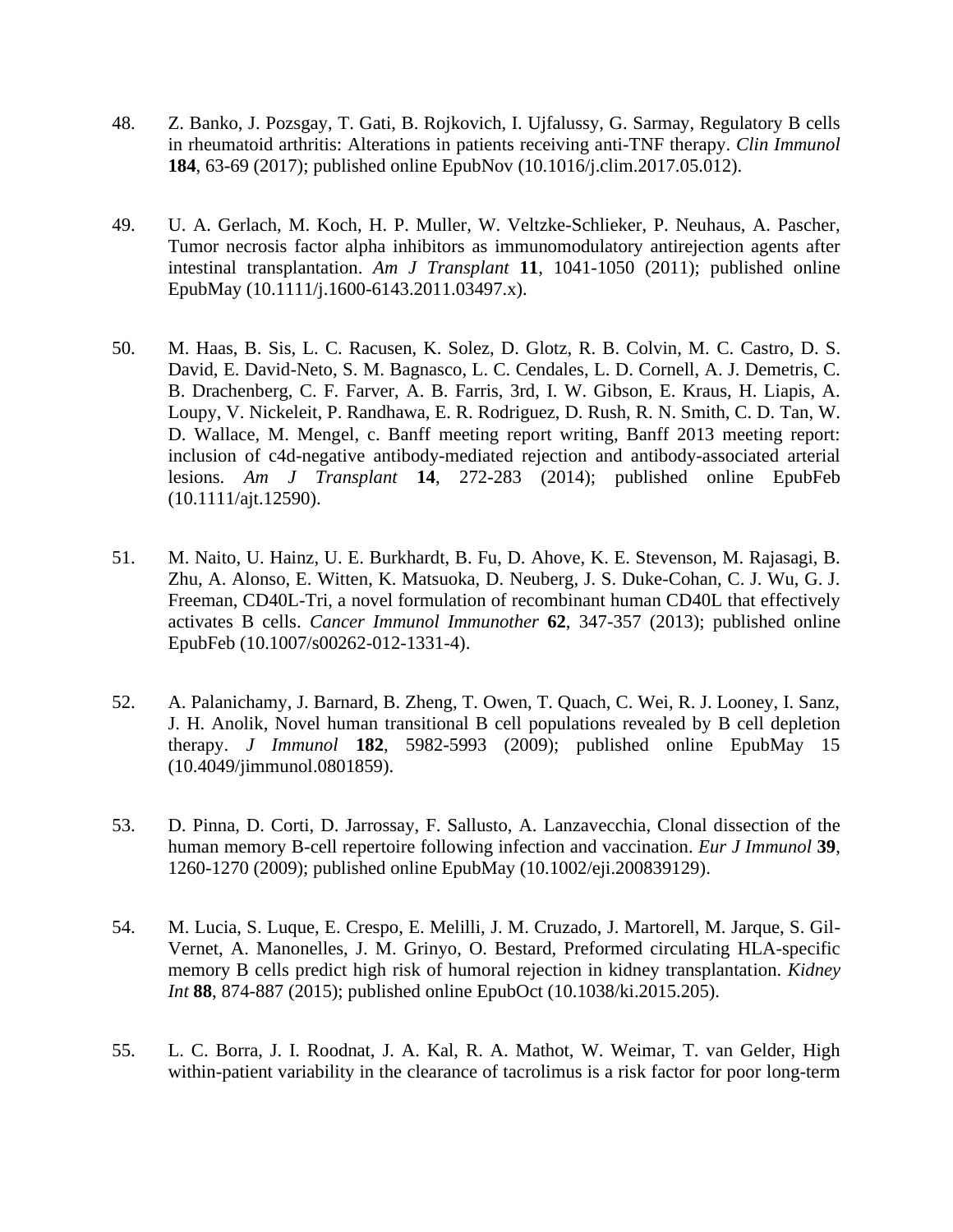outcome after kidney transplantation. *Nephrol Dial Transplant* **25**, 2757-2763 (2010); published online EpubAug (10.1093/ndt/gfq096).

- 56. A. Lindholm, S. Henricsson, M. Lind, R. Dahlqvist, Intraindividual variability in the relative systemic availability of cyclosporin after oral dosing. *Eur J Clin Pharmacol* **34**, 461-464 (1988).
- 57. N. Shuker, T. van Gelder, D. A. Hesselink, Intra-patient variability in tacrolimus exposure: causes, consequences for clinical management. *Transplant Rev (Orlando)* **29**, 78-84 (2015); published online EpubApr (10.1016/j.trre.2015.01.002).
- 58. A. S. Levey, L. A. Stevens, C. H. Schmid, Y. L. Zhang, A. F. Castro, 3rd, H. I. Feldman, J. W. Kusek, P. Eggers, F. Van Lente, T. Greene, J. Coresh, E. P. I. Ckd, A new equation to estimate glomerular filtration rate. *Ann Intern Med* **150**, 604-612 (2009); published online EpubMay 5 (10.7326/0003-4819-150-9-200905050-00006).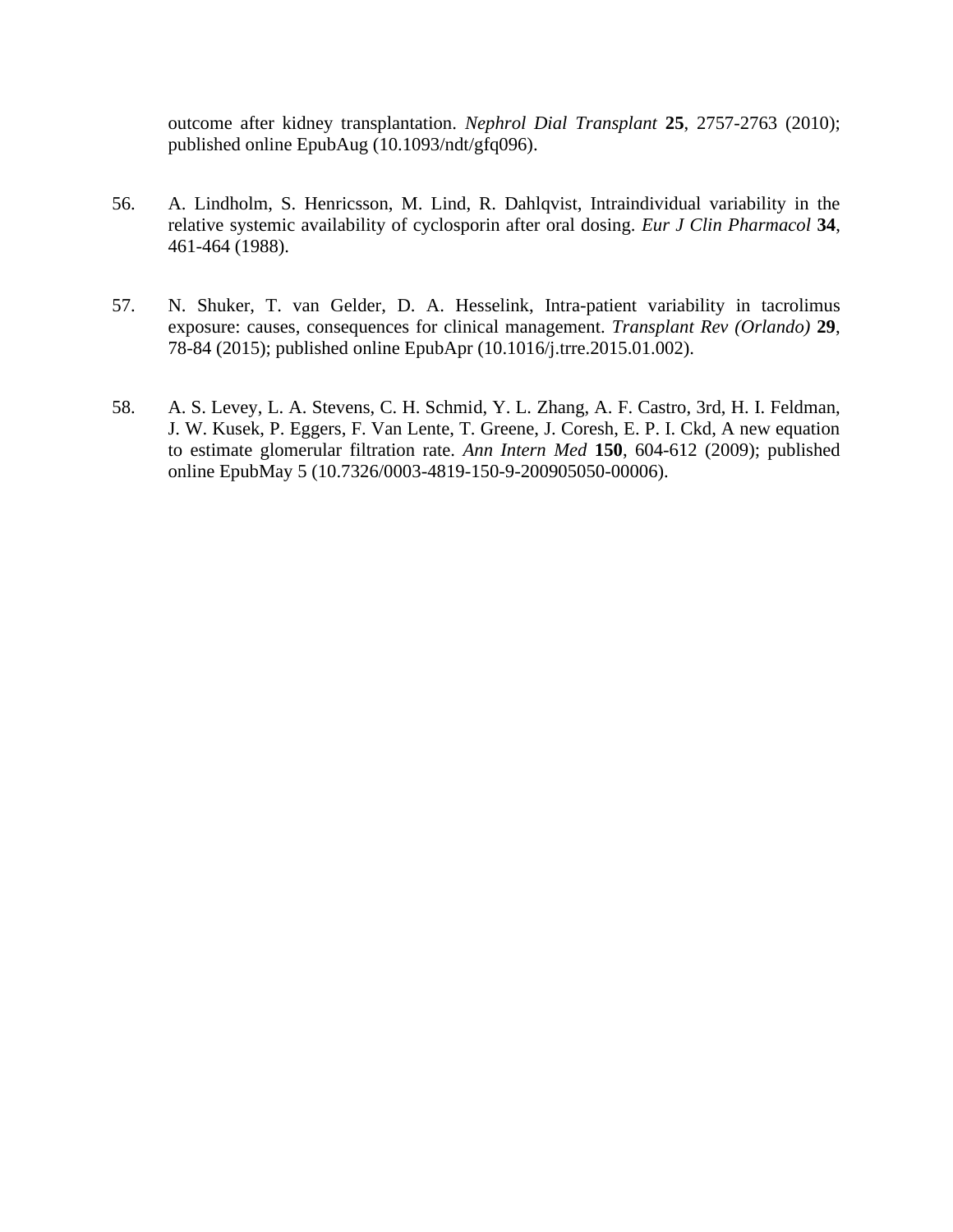#### **Acknowledgements:**

We thank Diana Metes, Camila Macedo, Bala Ramaswamy, and Beth Elinoff (University of Pittsburgh) for contributions to the execution of the study. We thank Rebecca Pike, Lyn Ambrose, and Sarita Workman (Royal Free Hospital, London UK) for contributions that enabled the performance of the external validation of the biomarker. We thank Gordon J. Freeman (Dana-Farber Cancer Institute) for kindly providing the hCD40L expressing 3T3 Cell line obtained through an MTA.

#### **Funding:**

Supported by grants from the Roche Organ Transplant Research Fund (2015-2016), American Society of Transplantation (2017-2019), NIH R34 AI136782 (all awarded to DMR) and National Institute for Health Research, UK (RCF2013/14-058, awarded to HS).

#### **Author Contributions:**

DMR conceived the study. DMR and AC designed the study. DMR, AC, AS, RB, FL and SH drafted the manuscript. DL is the study statistician. DMR, AC, DL, FL and SH analyzed and interpreted the data. AC, KM, CM and LZ conducted the experiments. AT, RM, SH, MH, AS and HS enrolled and followed up the patients. RM and HS managed clinical data. All authors were involved in reviewing the manuscript and approved the final version of the manuscript.

**Declaration of interests:** DMR serves on the scientific advisory board of Verici Dx. HS serves as a consultant for, and hold shares in Quell Therapeutics. HS hold shares in Kuur Therapeutics.

**Data and materials availability:** All data associated with this study are present in the paper or the Supplementary Materials.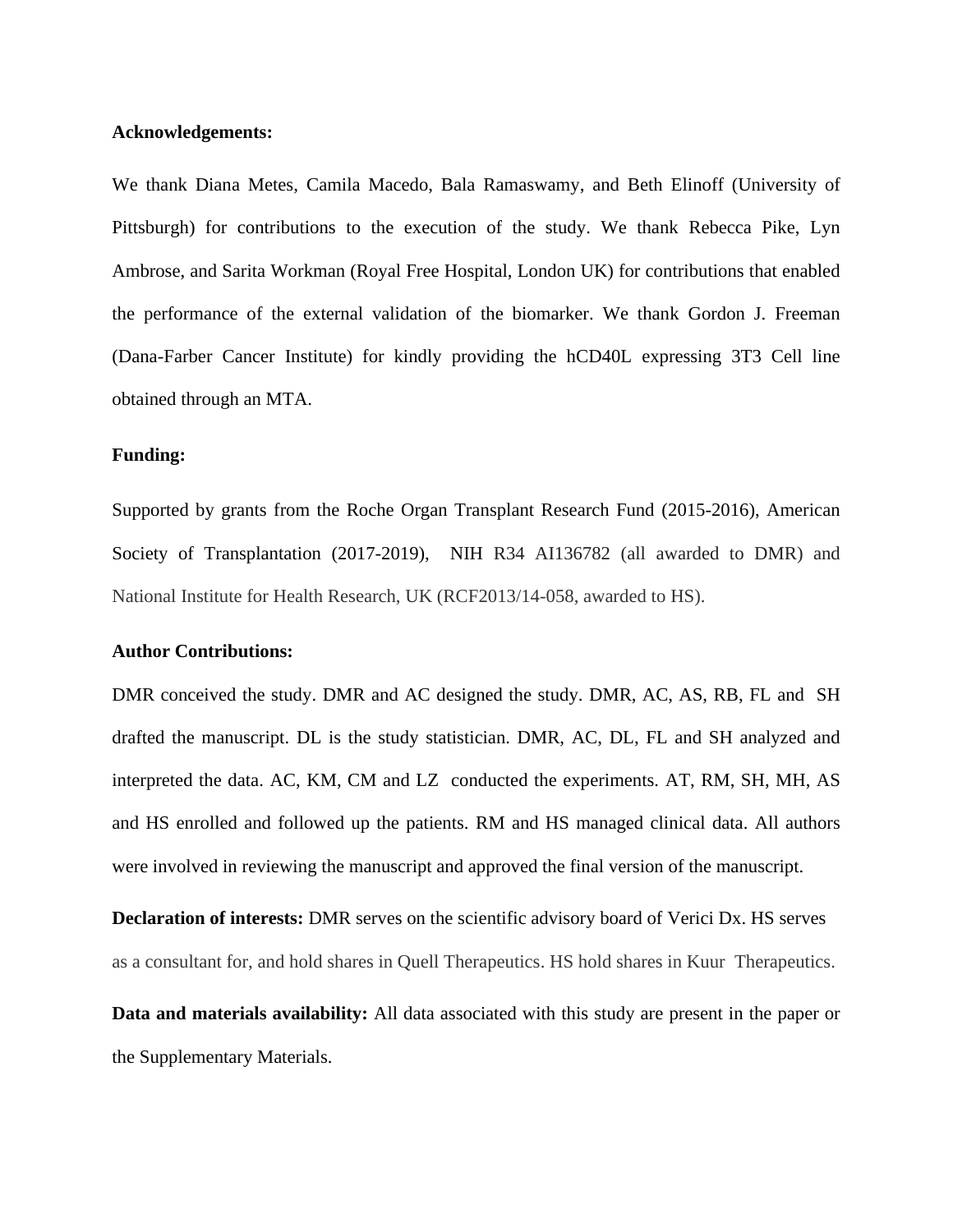#### **Figure Legends:**

**Figure 1. T cell mediated rejection (TCMR) in the first post-transplant year and associated graft loss. (A)** Flow diagram showing UPMC transplant recipients according to number of biopsies. **(B)** 330 of 596 patients in total underwent paired biopsies at both early (0-4 months) and late (5-12 months) timepoints in the first post-transplant year. The graphic depicts incidence of TCMR and its progression at early and late timepoints. **(C)** Five-year death-censored graft survival (GS) in the 330 patients with or without TCMR in the first post-transplant year. **(D)** Five-year death-censored GS in patient groups defined by the progression of TCMR in the first post-transplant year. **(E)** 5-year death-censored GS in patients with or without late TCMR. Survival analysis was by Kaplan Meier method and curves were compared by Log Rank tests.  $*p<0.001$ ;  $*p=0.01$ .

**Figure 2. Biomarker study flow diagram for the UPMC cohorts.** Patients were enrolled from January 2013 through December 2015. Two surveillance biopsies were planned at 3 months (range: 2-4 months) and 12 months (range:11-14 months) along with any for-cause biopsies. Forcause biopsies were performed either for new onset proteinuria >1g or a 30% increase in serum creatinine from baseline. Patients with Banff >1B TCMR were subjected to a repeat biopsy 2 months after initiation of therapy. A total of 495 biopsies were performed in total (Training Set: 327; Internal Validation Set: 168). \*4 patients excluded (3 rituximab treated and 1 with no viable cells)

**Figure 3. Prediction of TCMR in Training and Internal Validation Sets.**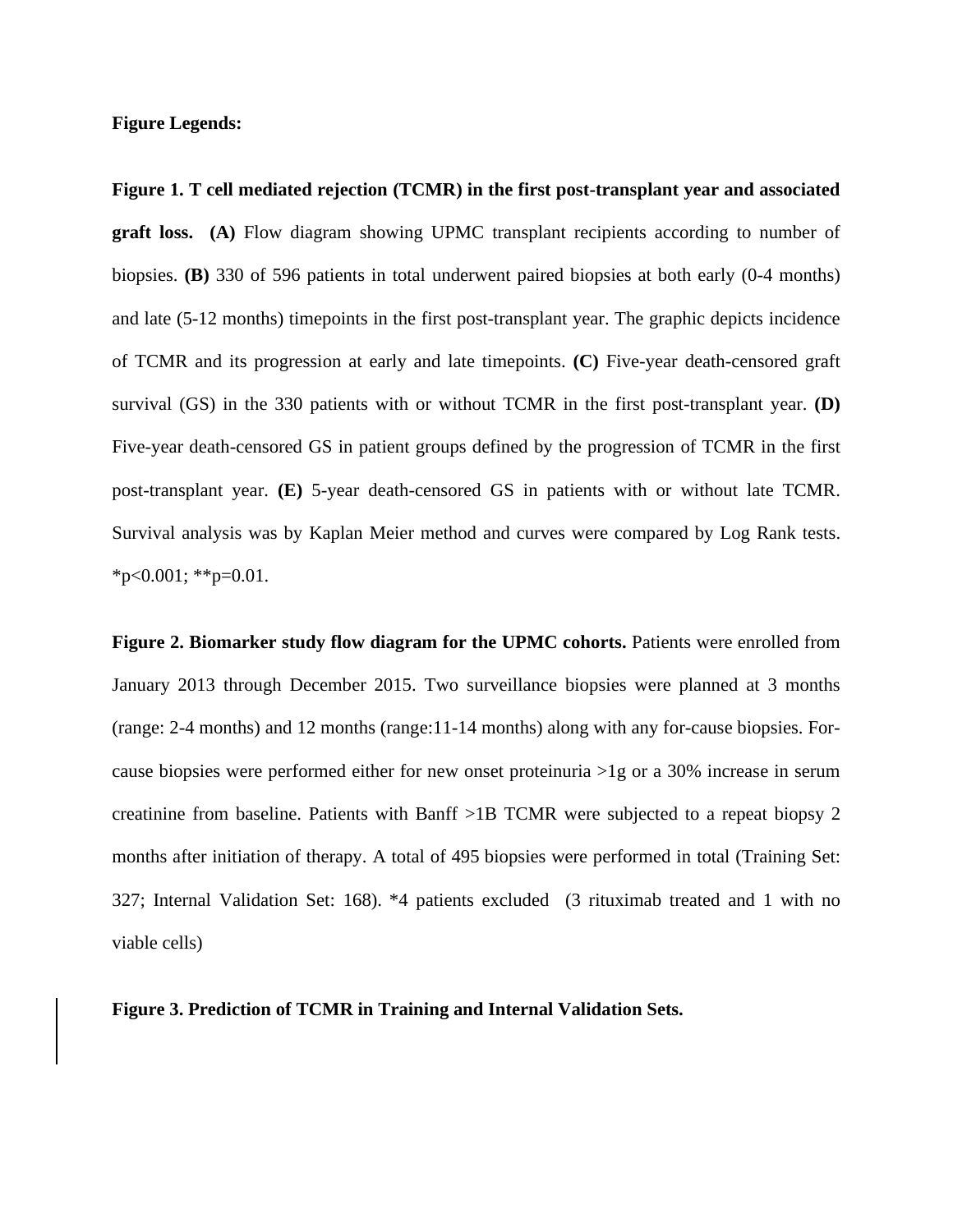**(A-D)** ROC curves depicting ROC-AUC, and 95% CI for the prediction of all TCMR **(A)**, scTCMR **(B)**, late TCMR **(C)**, or de novo late TCMR **(D)** in the Training Set. **(E-H)** ROC curves for the Internal Validation Set for the prediction of all TCMR **(E)**, scTCMR **(F)**, late TCMR **(G)**, or de novo late TCMR **(H)**. Biomarker performance was tested at an optimal cut-off of 1.3 based on the Training Set. For calculating the ROC AUC, the data distribution was assumed to be nonparametric.

**Figure 4. Risk stratification of patients based on their T1B IL-10/ TNFα ratio. (A)** Patients in both the Training and Internal Validation Sets (n= 240) were combined and grouped based on the distribution of their T1B IL-10/ TNF $\alpha$  ratio. TCMR rates are shown for each group. Three risk categories were apparent. High-risk: T1B IL-10/TNFα ratio of 0-1.3 (red box: overall TCMR rate 83%); Intermediate risk: T1B IL-10/TNFα ratio of 1.31-1.6 (gray box: TCMR rate 18%); Low-risk: T1B IL-10/TNFα ratio greater than 1.6 (black box: overall TCMR rate 6.5%). **(B)** 174 patients from this combined cohort with paired biopsies at both early and late timepoints were used to study the progression of TCMR in relation to the biomarker. Early TCMR: highrisk group, 60% vs. low-risk group 5%; p<0.001. De novo late TCMR: high-risk group, 74% vs. low-risk group, 5%; p<0.001. All late TCMR (both de novo and recurrent/recalcitrant): high-risk group, 58% vs. low-risk group, 5%; p<0.001. Groups were compared by Fisher's exact test.

# **Figure 5. Prediction of T Cell Mediated Rejection (TCMR) in the External Validation Set.**  The cut-off value of 1.3 determined in the Training Set was used to assess biomarker performance. **(A)** Prediction of any TCMR in the first post-transplant year. **(B)** Precision recall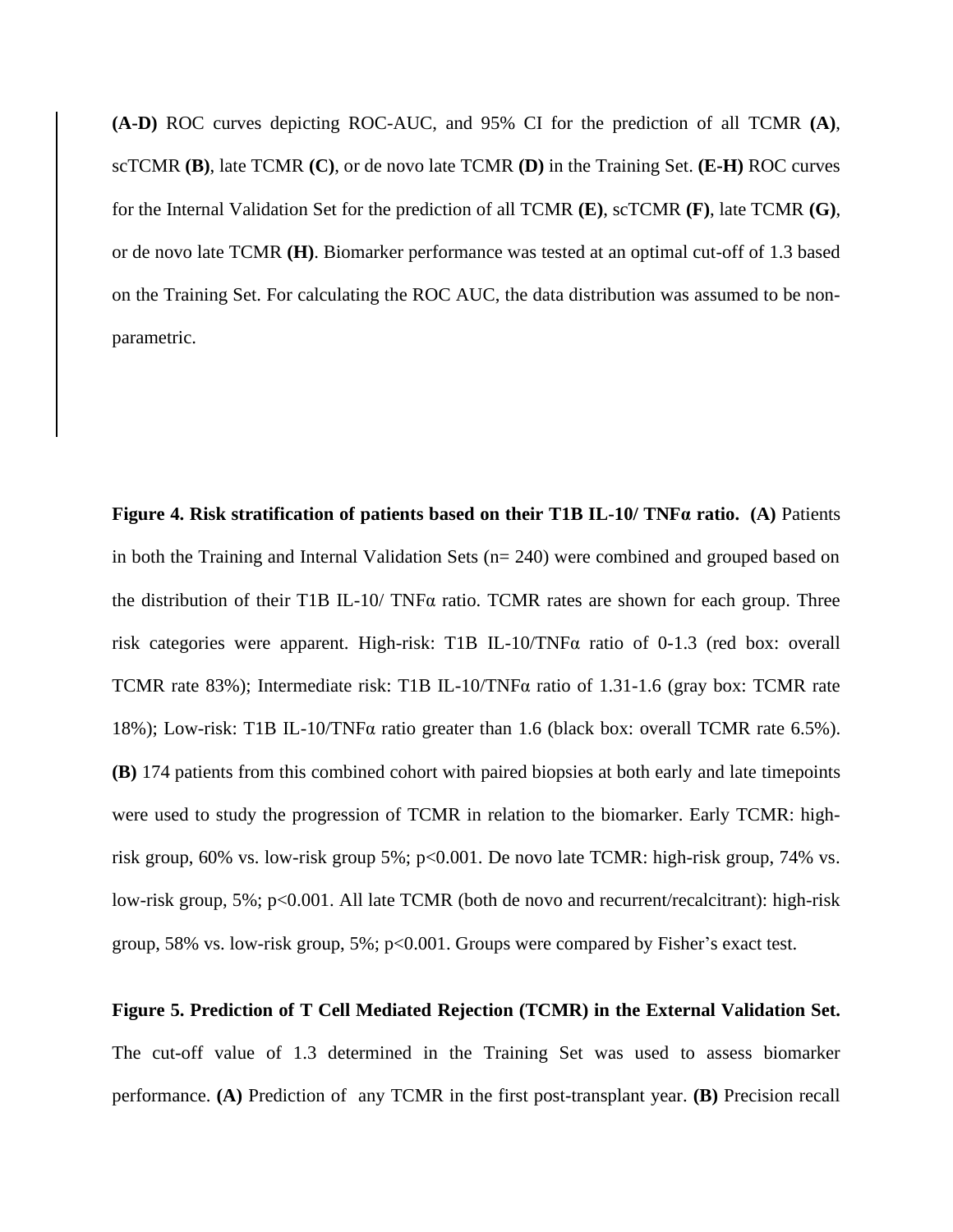curve analyzing precision (PPV) vs. recall (sensitivity) for the T1B IL-10/TNFα ratio for any TCMR in the first year. **(C)** Prediction of late TCMR in the first post-transplant year. **(D)** Precision recall curve for late TCMR prediction by the T1B IL-10/TNFα ratio. For calculating the ROC AUC, the data distribution was assumed to be non-parametric.

**Figure 6. Forest Plot of T1B IL-10/TNFα ratio, TCMR, and patient subgroups.** Patients combined from all three study cohorts were stratified by key clinical variables. The odds for TCMR was determined for each subgroup using logistic regression. The Forest plot depicts Odds Ratios (OR) for TCMR for each integer unit increase in the T1B IL-10/TNFα ratio. The column to the right shows the ROC-AUC derived for the predictive ability of IL-10/TNF $\alpha$  ratio in each patient subgroup to identify TCMR in the first post-transplant year. Error bars represent 95% CI for the odds ratios.

**Figure 7. Association between T1B IL-10/TNFα ratio and long-term clinical outcomes.**  Patients in the combined Training and Internal Validation Sets **(A, C, E, G)** and in the External Validation Set **(B, D, F, H)** were divided into high-risk  $(\leq 1.3)$  and low-risk groups (>1.6) based on their T1B IL-10/TNFα ratio. eGFRs were compared using repeated measures modelling and Geisser-Greenhouse correction. **(A)** Mean eGFR values of high-risk versus low-risk patients in the combined Training and Internal Validation Sets (ml/min).  $\gamma p=0.005$   $\land \gamma p=0.003$ . **(B)** Mean eGFR values of high-risk versus low-risk patients in the External Validation Set.  $\#p=0.02$ ; ##p=0.008; ###p=0.01. **(C-D)** Overall graft survival survival for the combined Training and Internal Validation Sets **(C)** and External Validation set **(D)**. **(E-F)** Death censored graft survival for the combined Training and Internal Validation Sets **(E)** and External Validation set **(F). (G-H)** Composite endpoint comprised of death, graft loss and impending graft loss